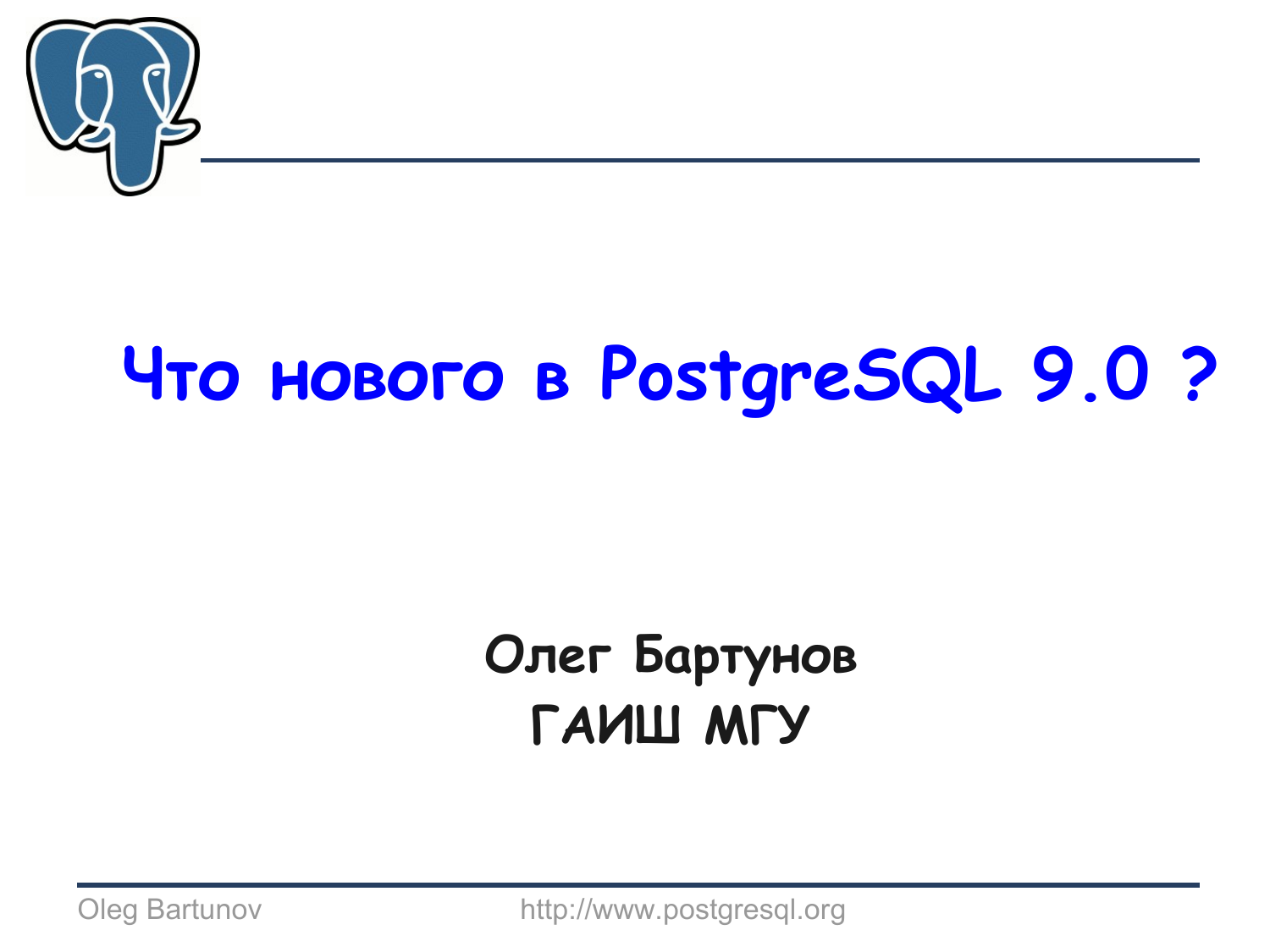

# **8.5 → 9.0 Чистый маркетинг ?**

Oleg Bartunov http://www.postgresql.org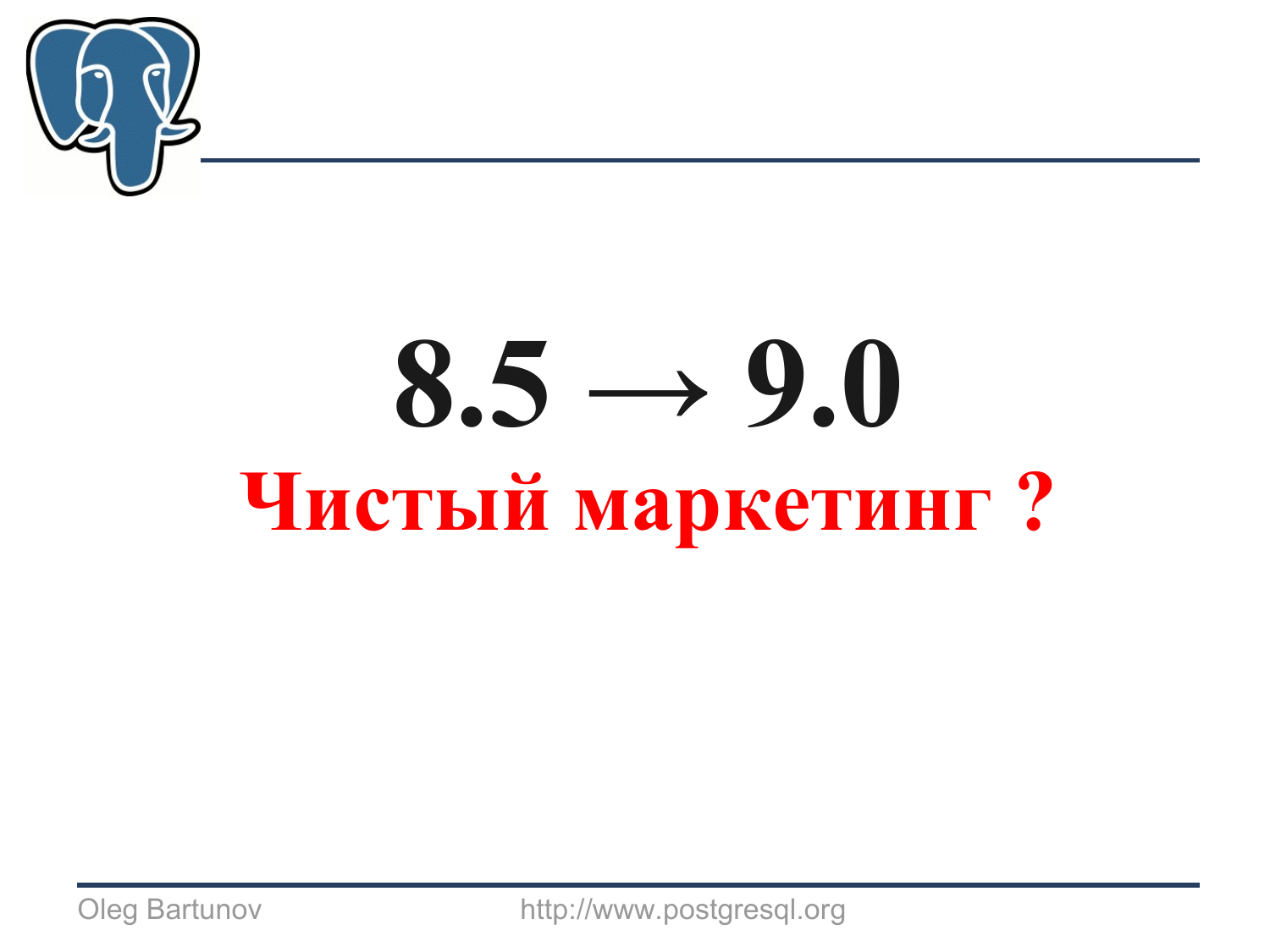

### **Pg 9.0: Development**

- Commitfest: Июль, Сентябрь, Ноябрь, Январь **Февраль**
	- Планируемость процесса разработки
		- Протоколирование изменений
		- Обсуждение в mailing lists
	- <http://commitfest.postgresql.org/>
	- Каждый коммитфест  $\rightarrow$  ALPHA Release
		- Более широкое тестирование
		- Легкая инсталляция (пакеты)
		- Облегчается  $BETA$
		- Инкрементальность обновления приложений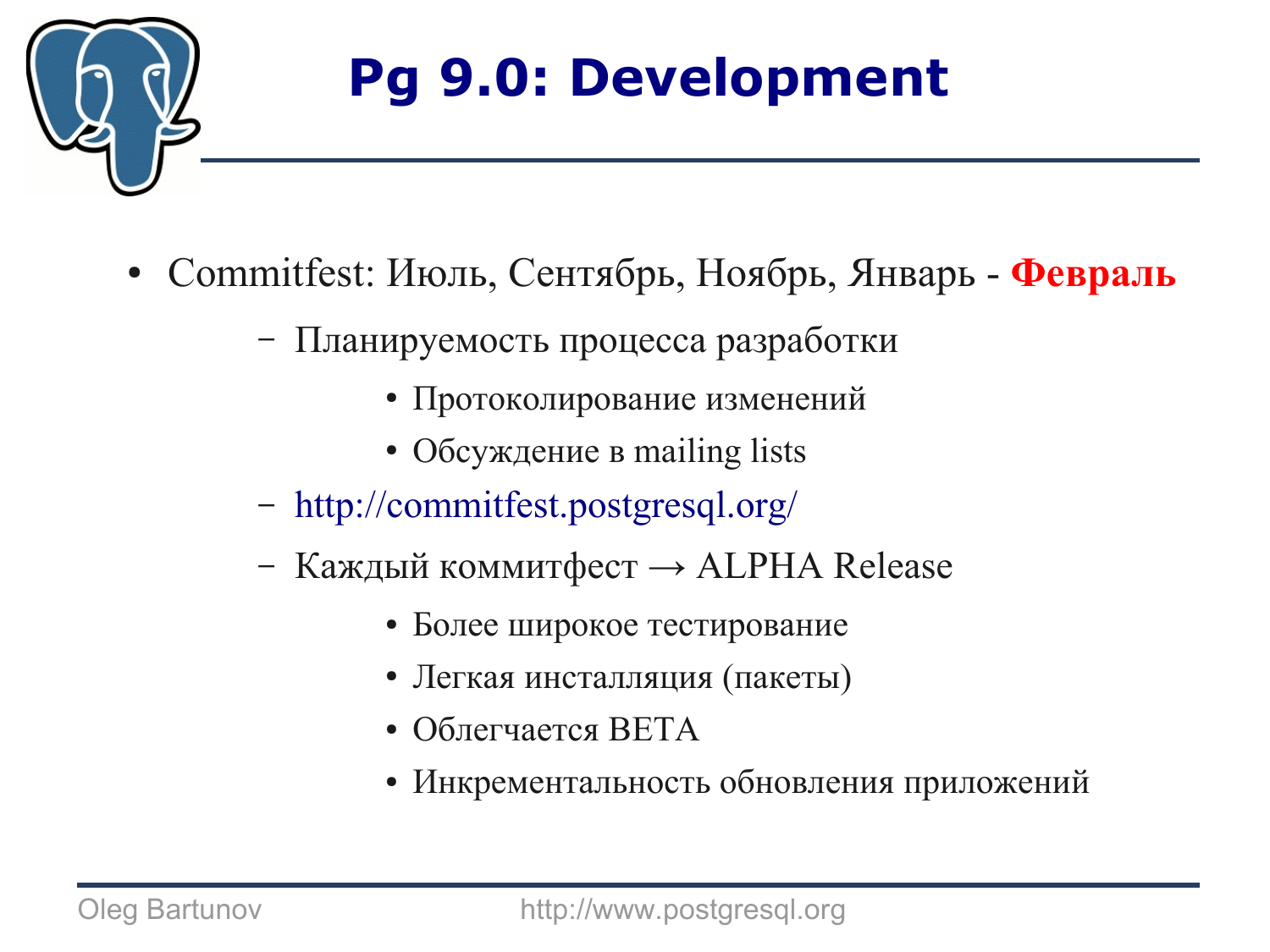

### **Pg 9.0: Development**

- Всего патчей: 204 (bug-fixes не учитываются)
- Авторов патчей: 82
- Коммиттеров: 14

#### Полезные ссылки:

- <http://developer.postgresql.org/pgdocs/postgres/release-9-0.html>
- Waiting for 9.0 http://www.depesz.com/index.php/tag/pg90/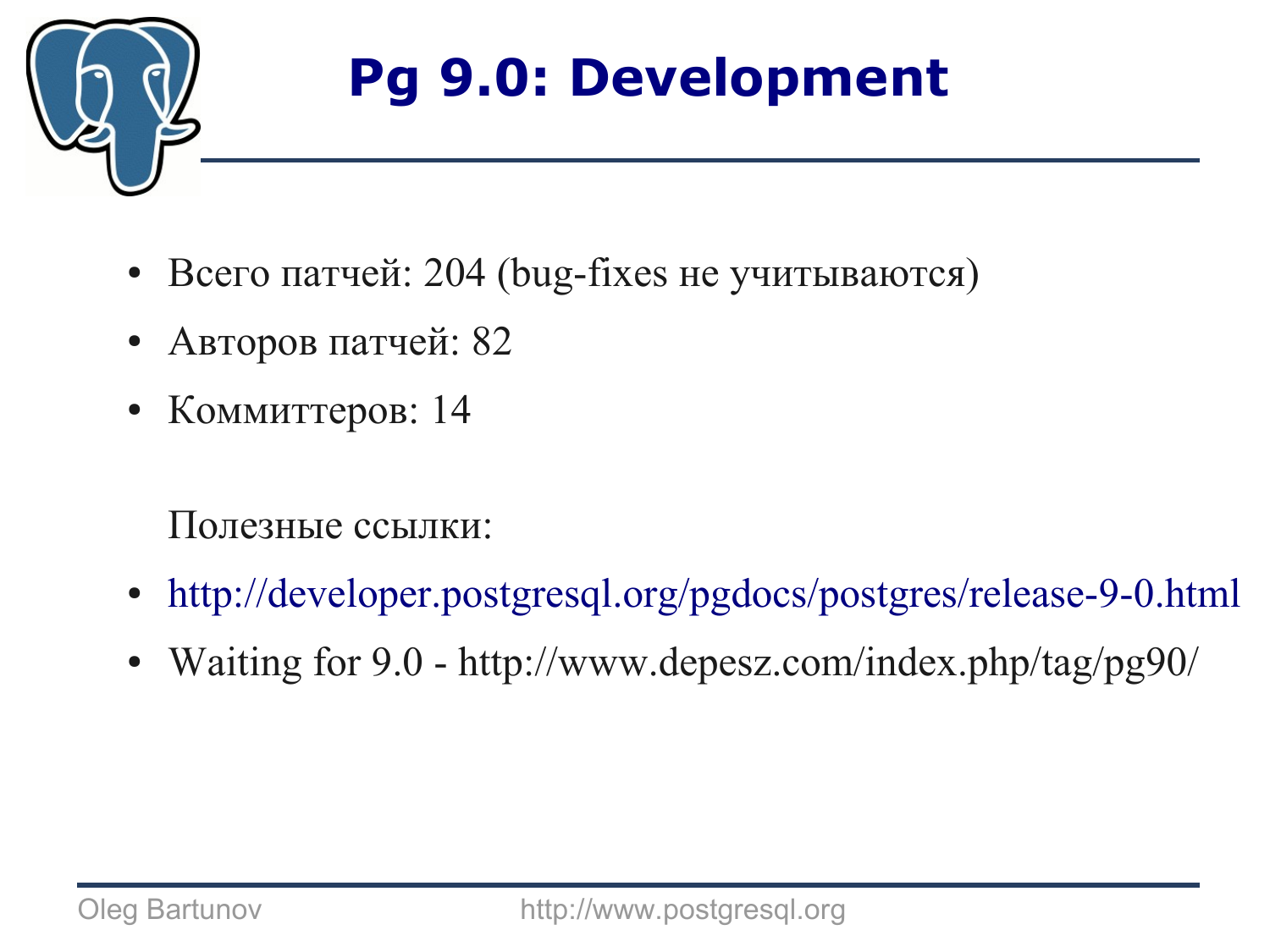

• **Join (LEFT) removal** (Robert Haas) – оптимизация плана

SELECT p.id, p.name FROM projects p LEFT JOIN person pm ON p.project manager  $id = pm.id;$ 

- Надо убедиться, что join не меняет множество возвращаемых записей и не добавляет дополнительных атрибутов.
- $\bullet$  Если есть уникальный индекс по person(id), то join не нужен !
- Типичная оптимизация для сгенеренных SQL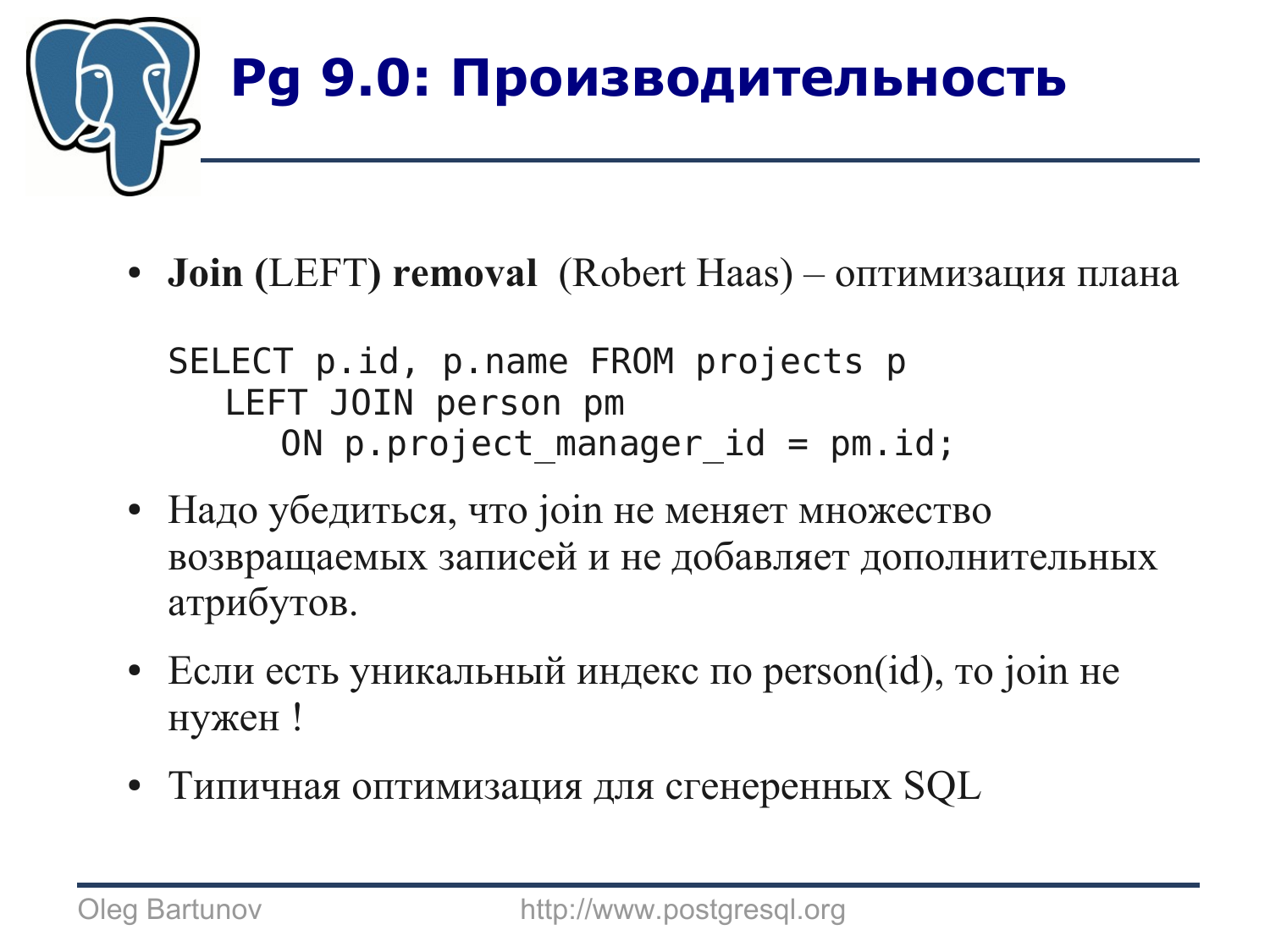

- Новый VACUUM FULL (Itagaki Takahiro)
	- Раньше использовали CLUSTER вместо вакуума полностью перезаписывает таблицу, поэтому может работать существенно быстрее, если таблица содержит много 'dead tuples'
	- VACUUM FULL работал in-place медленно
	- Теперь VACUUM FULL работает как CLUSTER (ctid), но без переупорядочивания записей. Работает быстро ценою дополнительного места.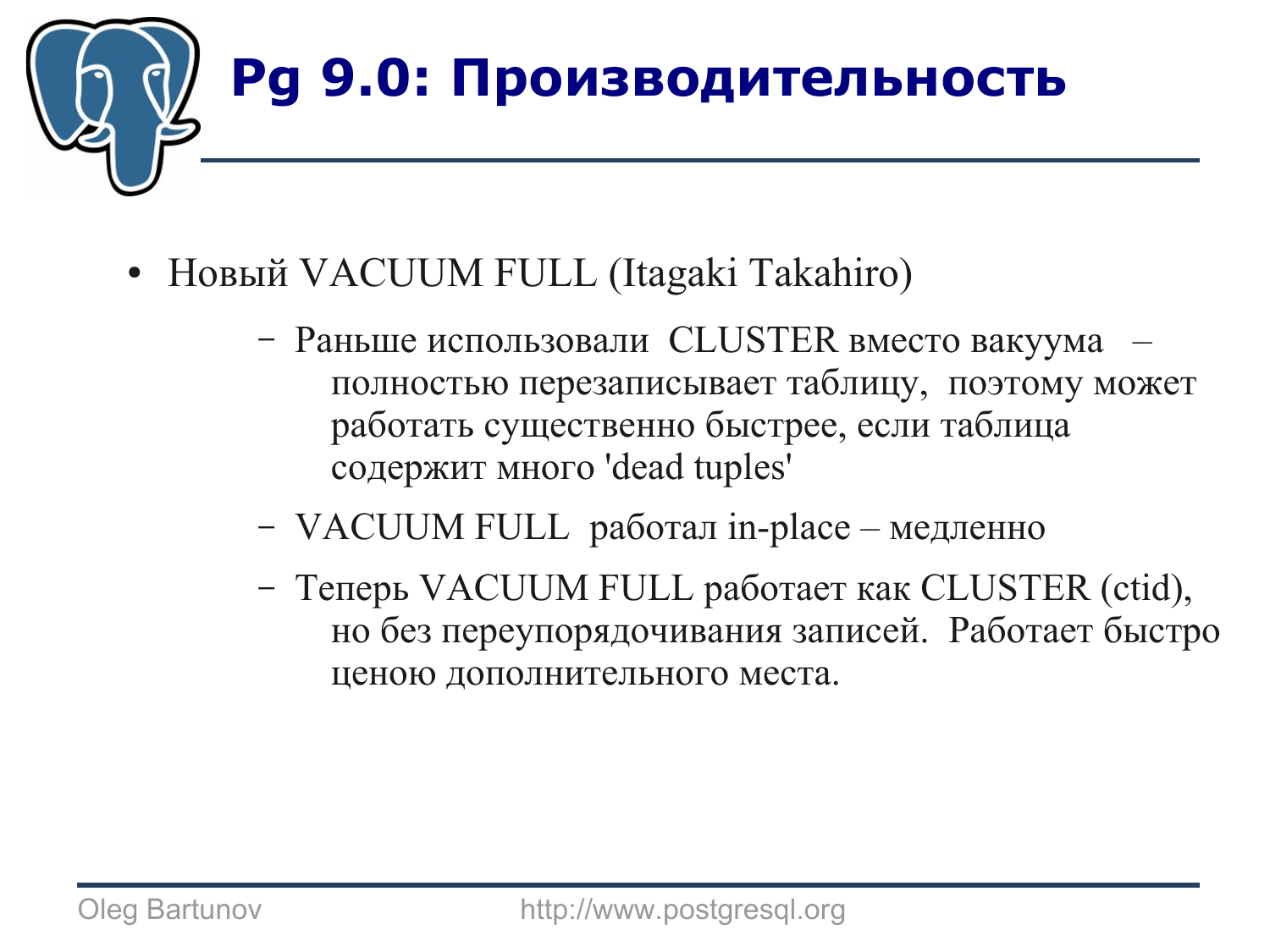

- Индексная поддержка IS NOT NULL
- $\sigma$  GUC переменные для Tablespace настройка под разные носители (быстрые/медленные hdd, ssd)
	- seq\_page\_cost
	- random\_page\_cost (=seq\_page\_cost для ssd)
- ALTER TABLESPACE ... SET seq page cost=1.0 ALTER TABLESPACE ... RESET seq page cost;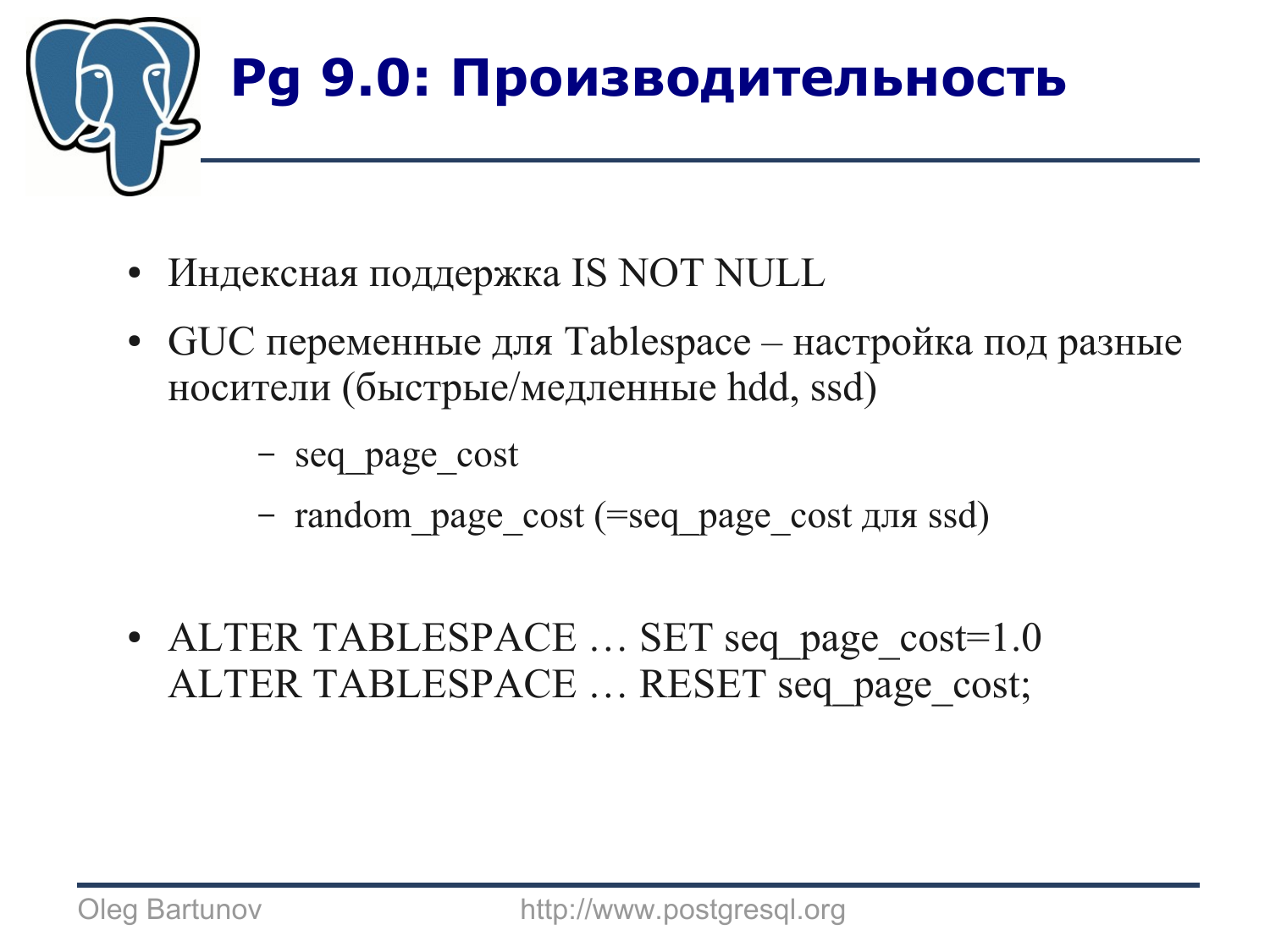

● Переопределение оценки количества уникальных значений n distinct атрибута для последующей команды ANALYZE.

ALTER TABLE … ALTER COLUMN … SET (n\_distinct = ND) ALTER TABLE … ALTER COLUMN … SET (n\_distinct\_inherited = ND)

- $-$  ND $>0$   $-$  n distinct = ND
- $-$  -1<ND<0  $-$  n distinct линейно пропорционально размеру таблицы n distinct =  $|ND|*estimated$  rows
- $-$  ND=0  $-$  n distinct определяется ANALYZE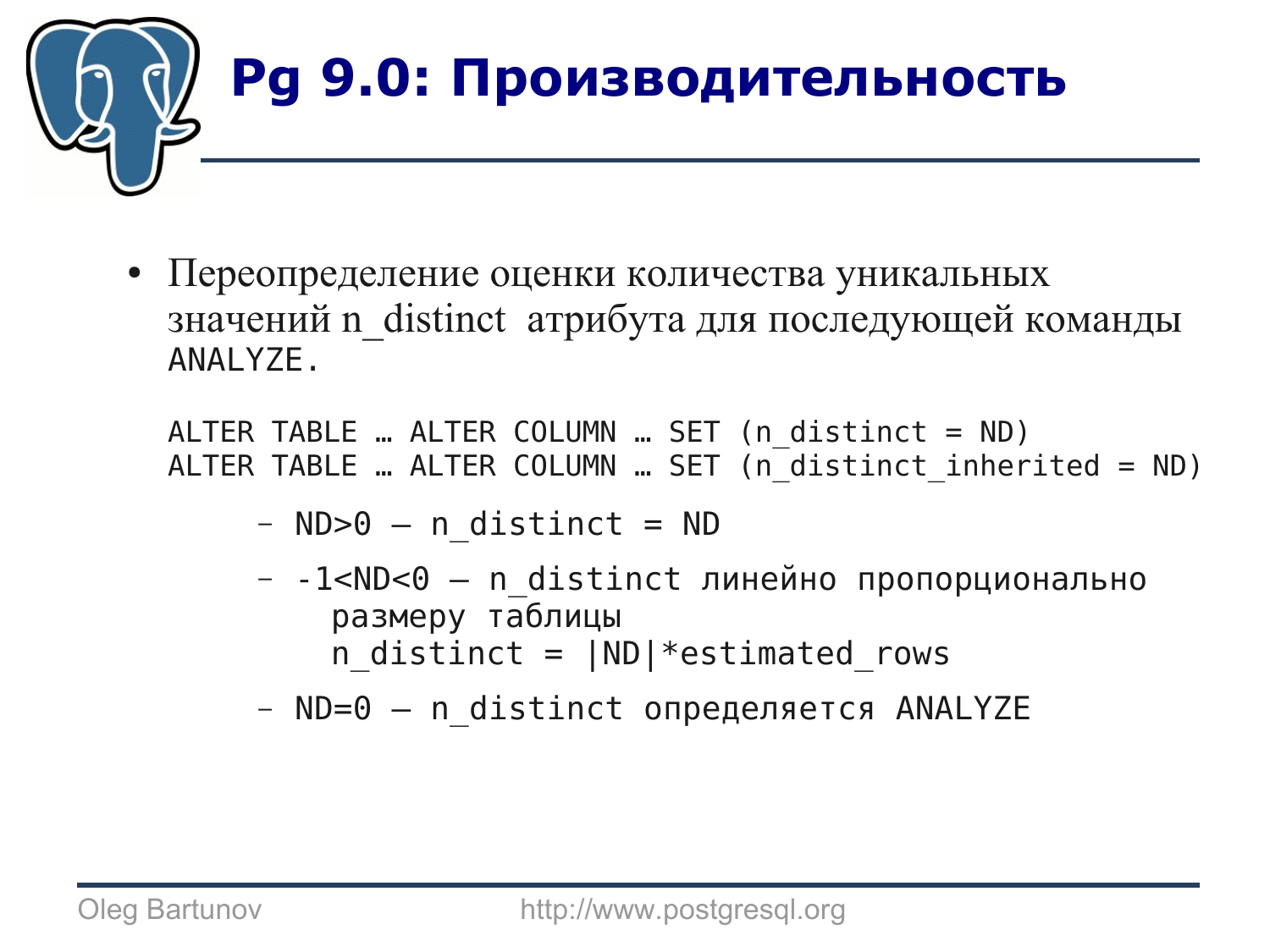

postgres=# alter table aa alter column id set (n\_distinct=10); ALTER TABLE postgres=# analyze aa; ANALYZE postgres=# SELECT attname As colname, n\_distinct FROM pg\_stats WHERE schemaname =  $'public'$  and tablename =  $'aa'$ ; colname | n\_distinct ---------+----------- id | 10 (1 row) postgres=# alter table aa alter column id set (n\_distinct=0); ALTER TABLE postgres=# analyze aa; ANALYZE postgres=# SELECT attname As colname, n\_distinct FROM pg\_stats WHERE schemaname =  $'public'$  and tablename =  $'aa'$ ; colname | n\_distinct ---------+----------- id | -0.454545 (1 row)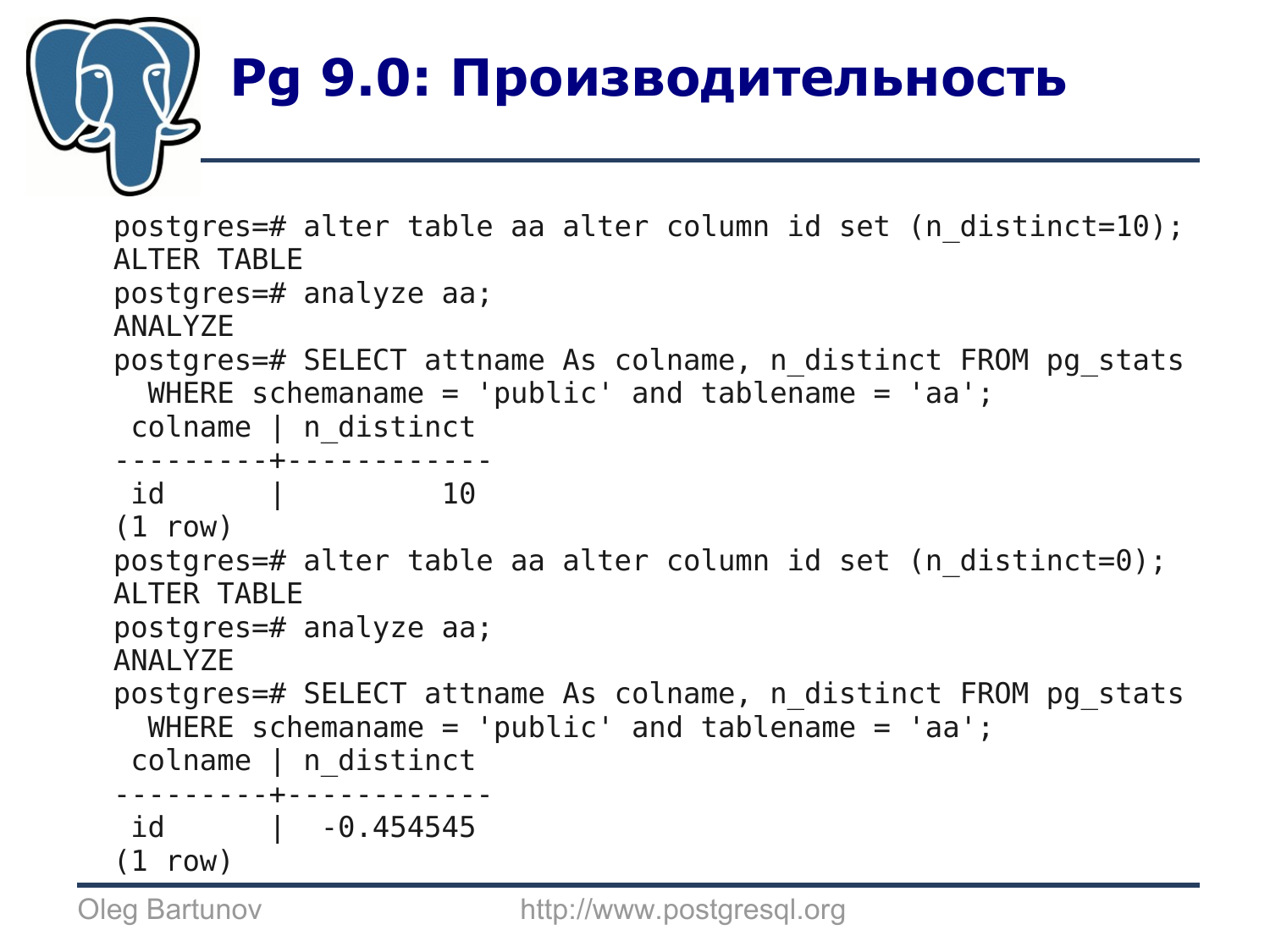

- Rbtree red-black tree для GIN индекса: нормальная производительность для упорядоченных данных
- Оптимизация
	- foo  $\leq$  true как foo=false
	- Foo <>false как foo=true
- Улучшена поддержка паралеллизма pg\_restore (-j)
- Поддержка Windows  $64$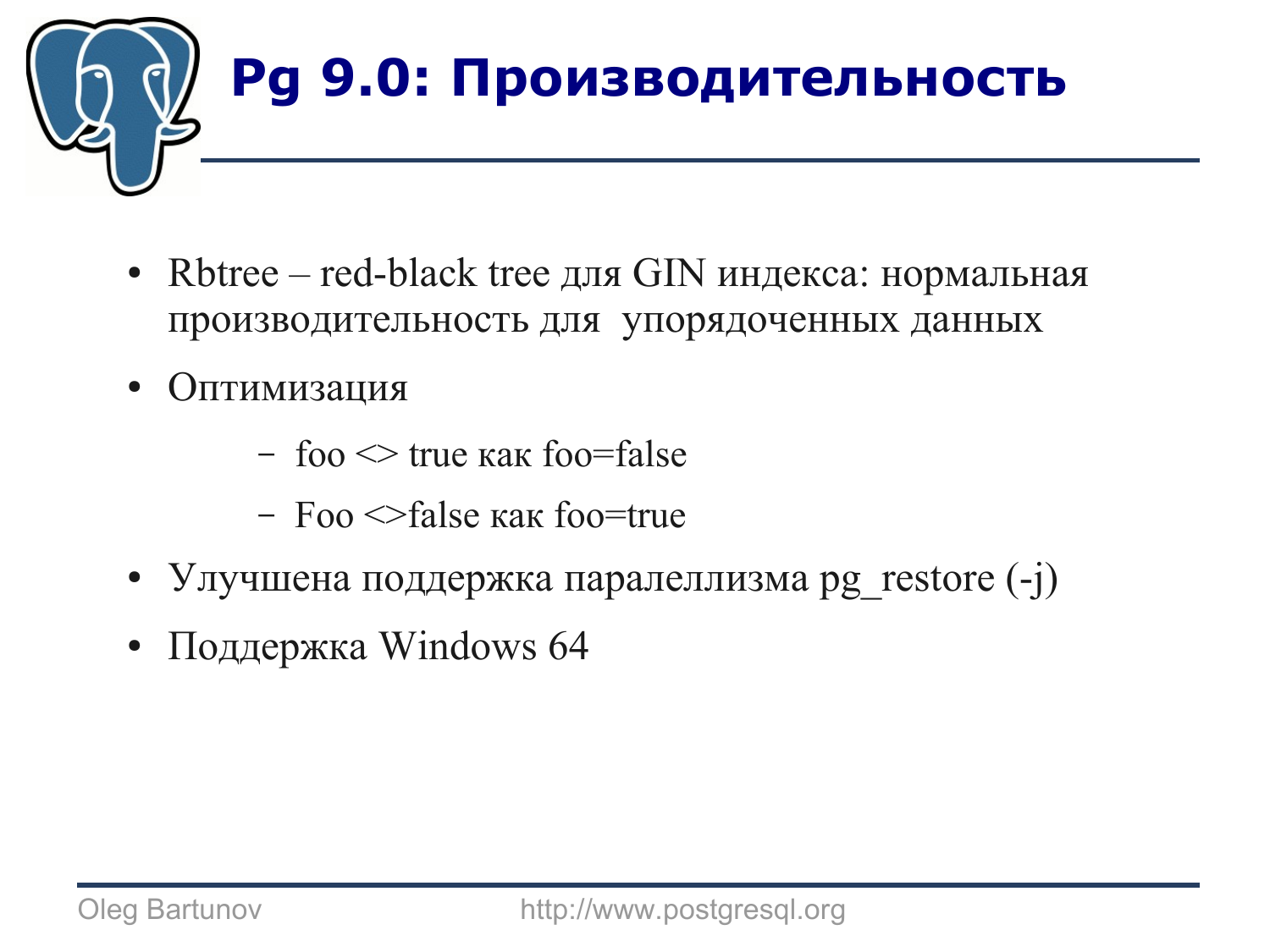

● **Buffers in EXPLAIN** (Robert Haas)

```
=# explain (analyze on, buffers on) select 1 from pg_attribute;
                                                    QUERY PLAN 
-----------------------------------------------------------------
 Seq Scan on pg_attribute (cost=0.00..59.29 rows=2129 width=0)
 (actual time=0.005..11.028 rows=2129 loops=1)
    Buffers: shared hit=23 read=15
Total runtime: 11.301 ms
(3 rows)
```

```
-----------------------------------------------------------------
Seq Scan on pg_attribute (cost=0.00..59.29 rows=2129 width=0)
 (actual time=0.006..0.399 rows=2129 loops=1)
   Buffers: shared hit=38
Total runtime: 0.626 ms
(3 rows)
```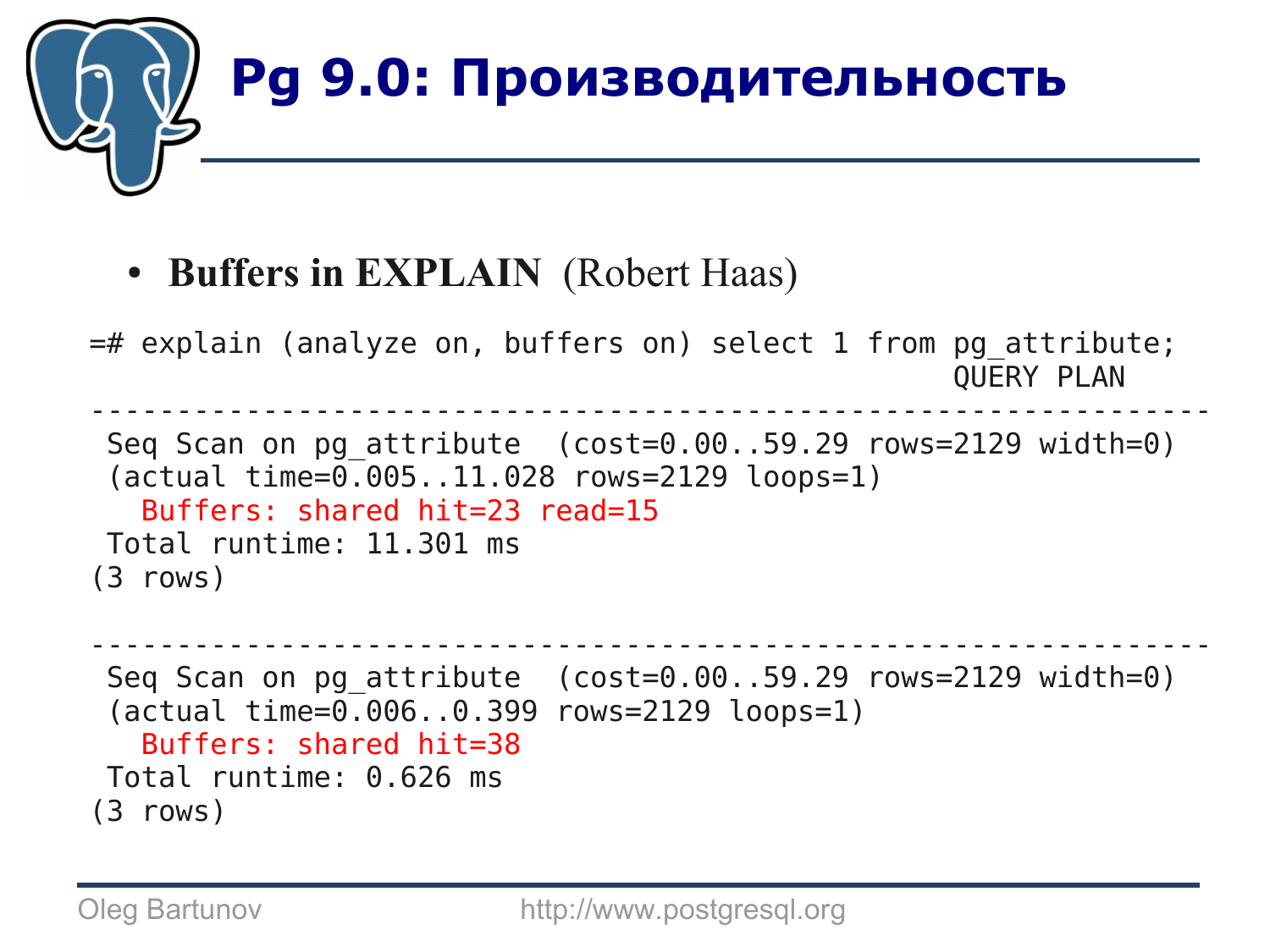

- **EXPLAIN output в машинном формате** (Robert Haas et al.)
	- Визуализация, мониторинг, больше информации
	- EXPLAIN ( option value, option value, ... ) query
		- analyze on
		- verbose on
		- buffers on
		- format  $\{xml$ ,  $\{son, yaml\}$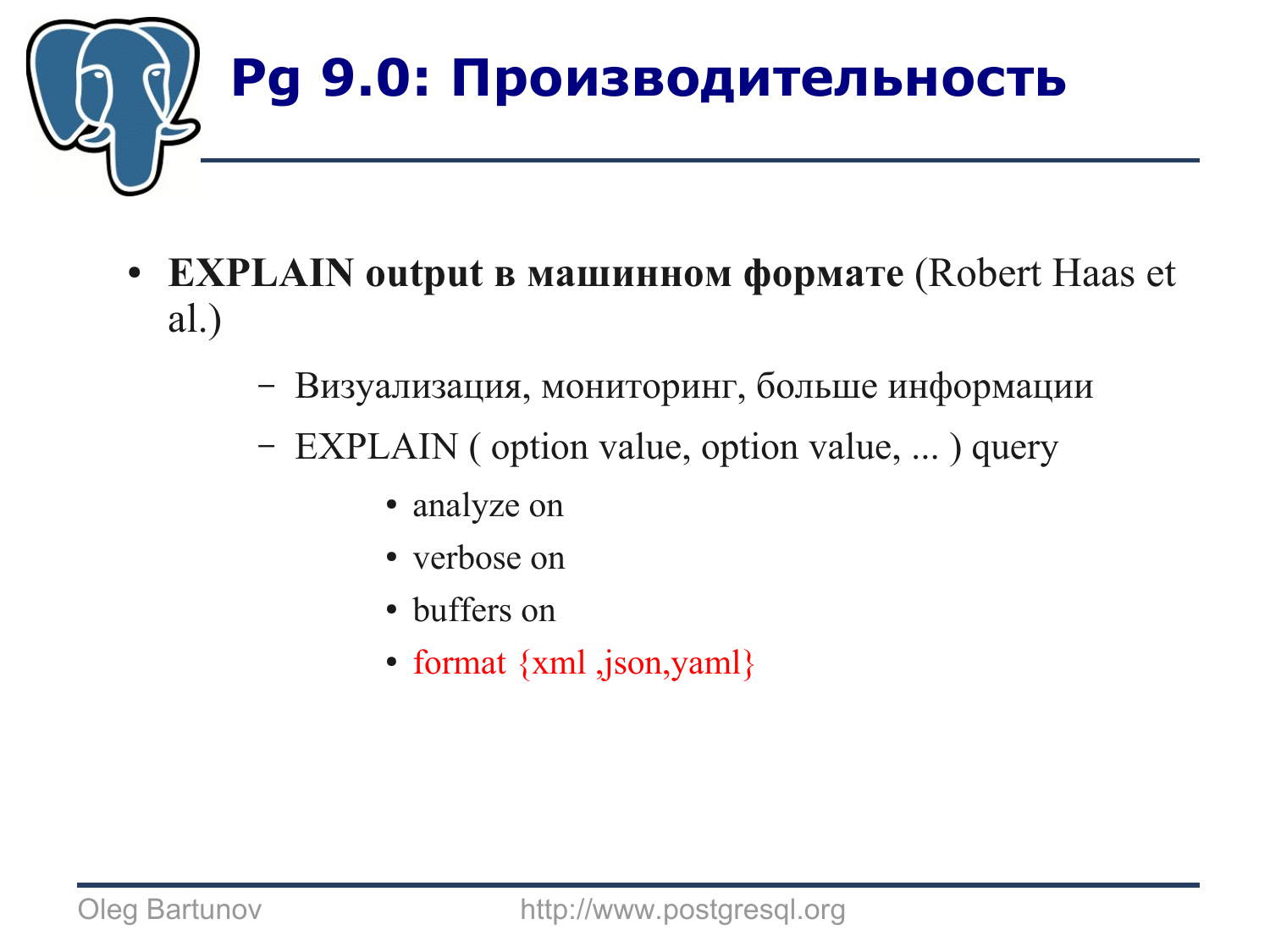#### **Pg 9.0: Производительность**

**Explain** ( analyze on, **format json** ) select \* from pg class where relname = 'xxx'; QUERY PLAN ---------------------------------------------------

```
[
{
"Plan": {
"Node Type": "Index Scan",
"Scan Direction": "Forward",
"Index Name": "pg_class_relname_nsp_index",
"Relation Name": "pg_class",
"Alias": "pg_class",
"Startup Cost": 0.00,
"Total Cost": 8.27,
"Plan Rows": 1,
"Plan Width": 185,
"Actual Startup Time": 0.023,
"Actual Total Time": 0.023,
"Actual Rows": 0,
"Actual Loops": 1,
"Index Cond": "(relname = 'xxx'::name)"
},
"Triggers": [
],
"Total Runtime": 0.102
}
]
```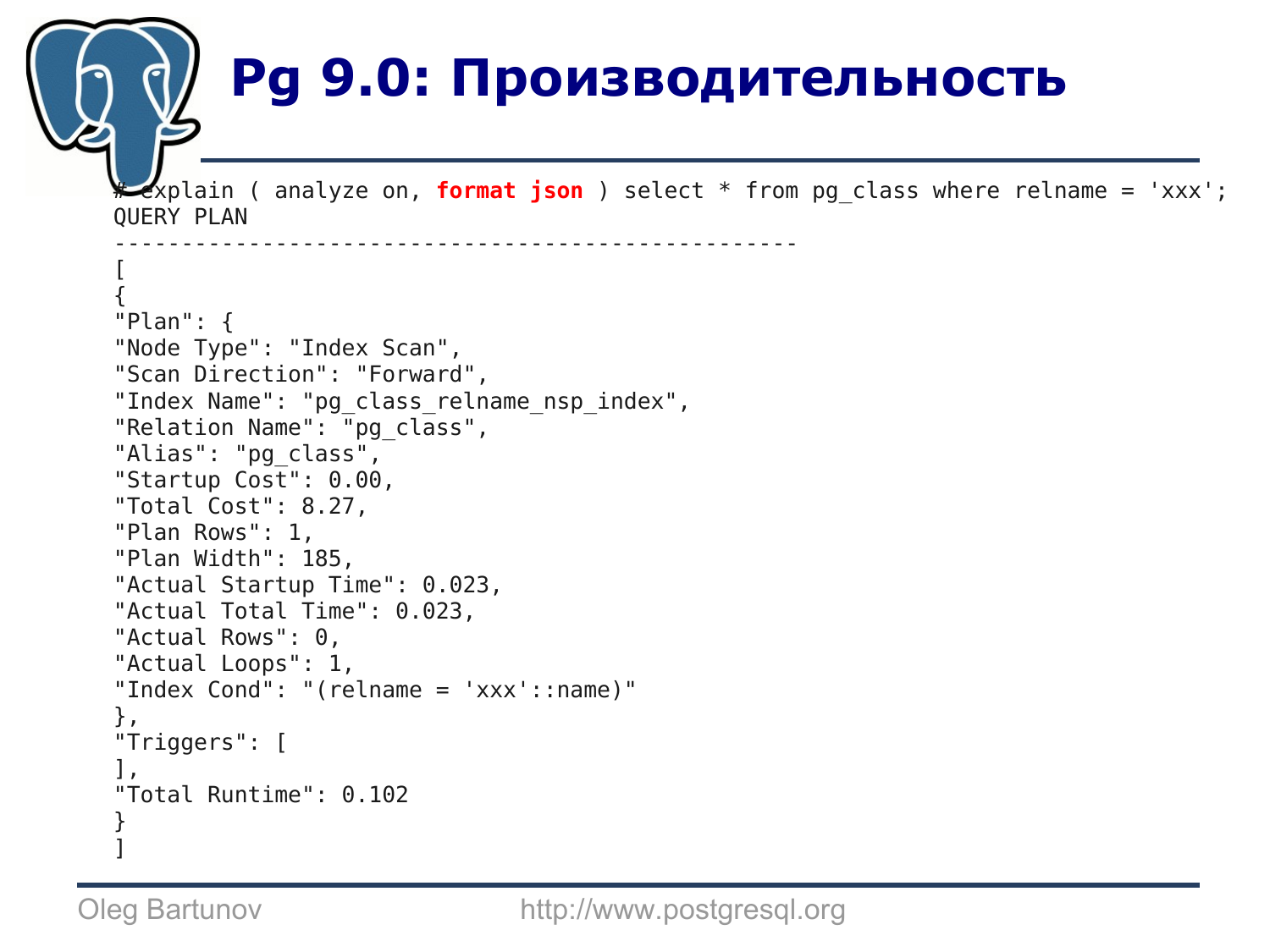

- **Application Name** (Dave Page) Новый параметр - *application\_name* (logs (%a), pg\_stat\_activity) libpq:
	- PGAPPNAME=qq psql -c 'show application name' application\_name ------------------

qq

SQL: SET application\_name='qq'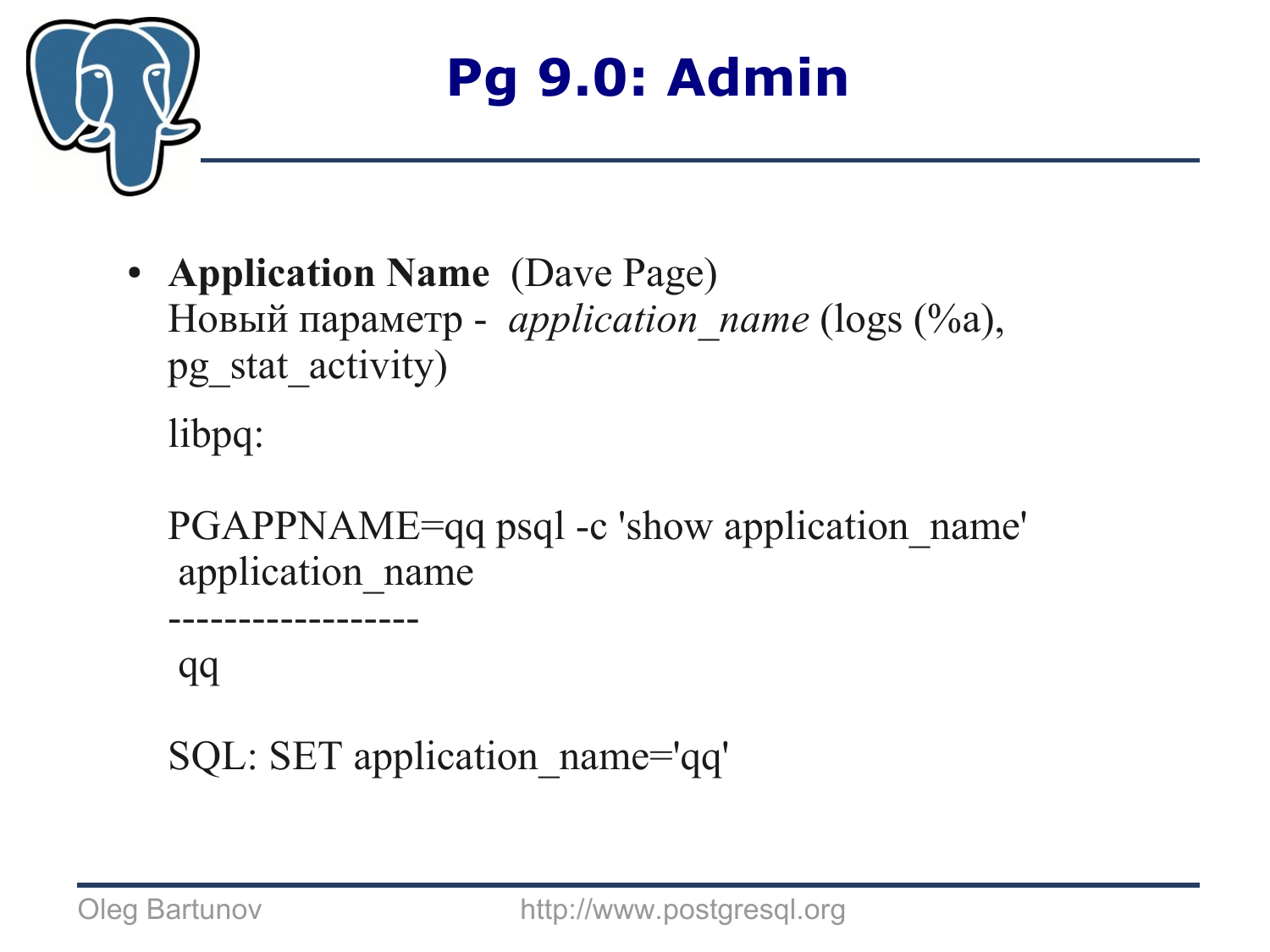



```
PGAPPNAME=qq psql 1c
psql (9.0devel)
Type "help" for help.
1c=# select datname, procpid, usename, application_name 
from pq stat activity;
 datname | procpid | usename | application name
  +++
   1c      |   19189 | postgres | qq
```
- **pg\_ctl -D data initdb -o '--locale=ru\_RU.UTF-8'**
- **Улучшенная диагностика нарушения уникальности: ERROR: duplicate key value violates unique constraint "uu\_id\_key" DETAIL: Key (id)=(1) already exists.**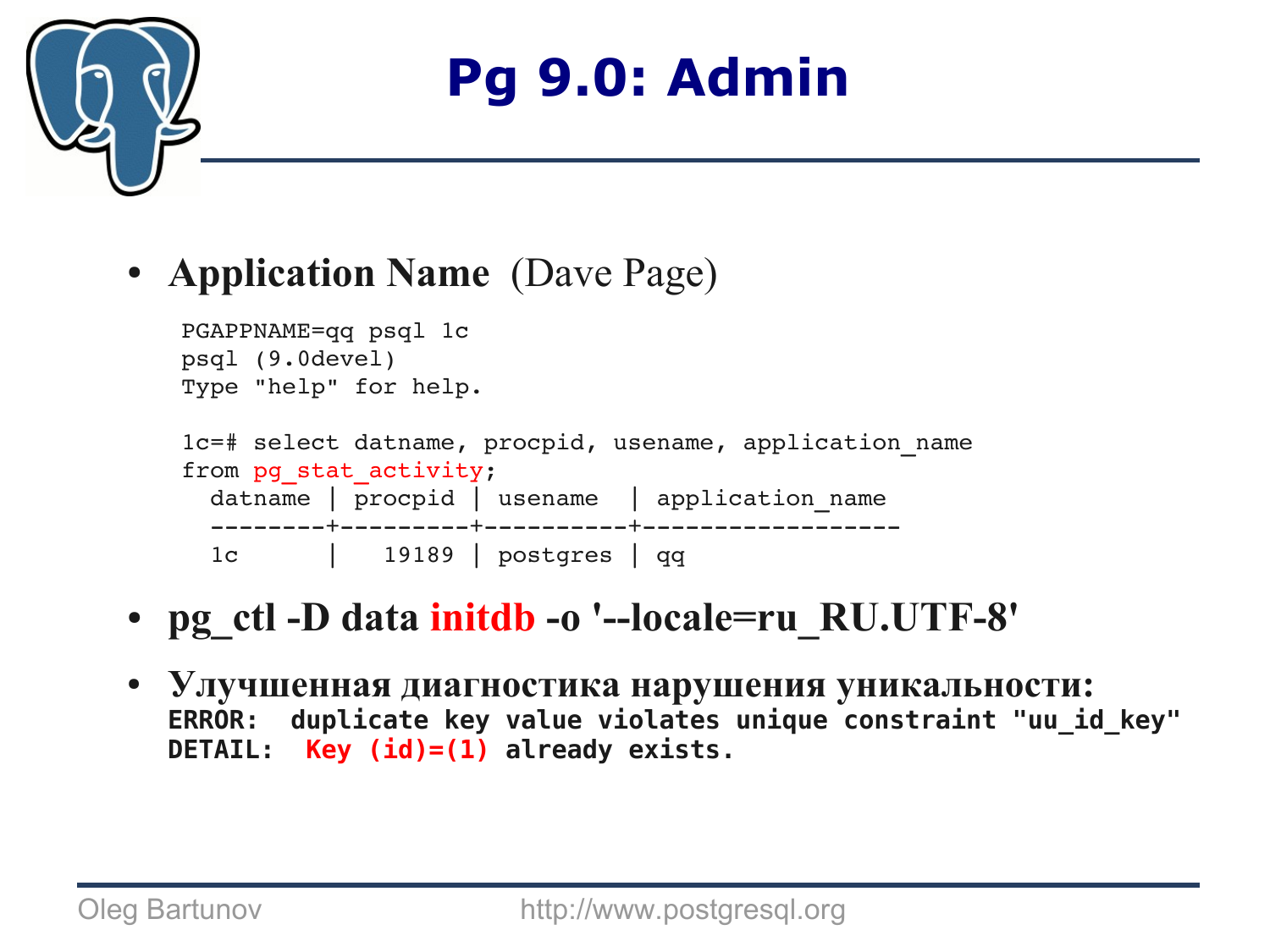

- **Per user, per database GUCs** (Alvaro Herrera)
	- 8.4
	- ALTER DATABASE <database> SET <guc> TO <value>; ALTER ROLE <role> SET <guc> TO <value>;
	- 9.0
	- ALTER ROLE <role> IN DATABASE <database> SET  $\langle \text{guc} \rangle$  TO  $\langle \text{value} \rangle$ ;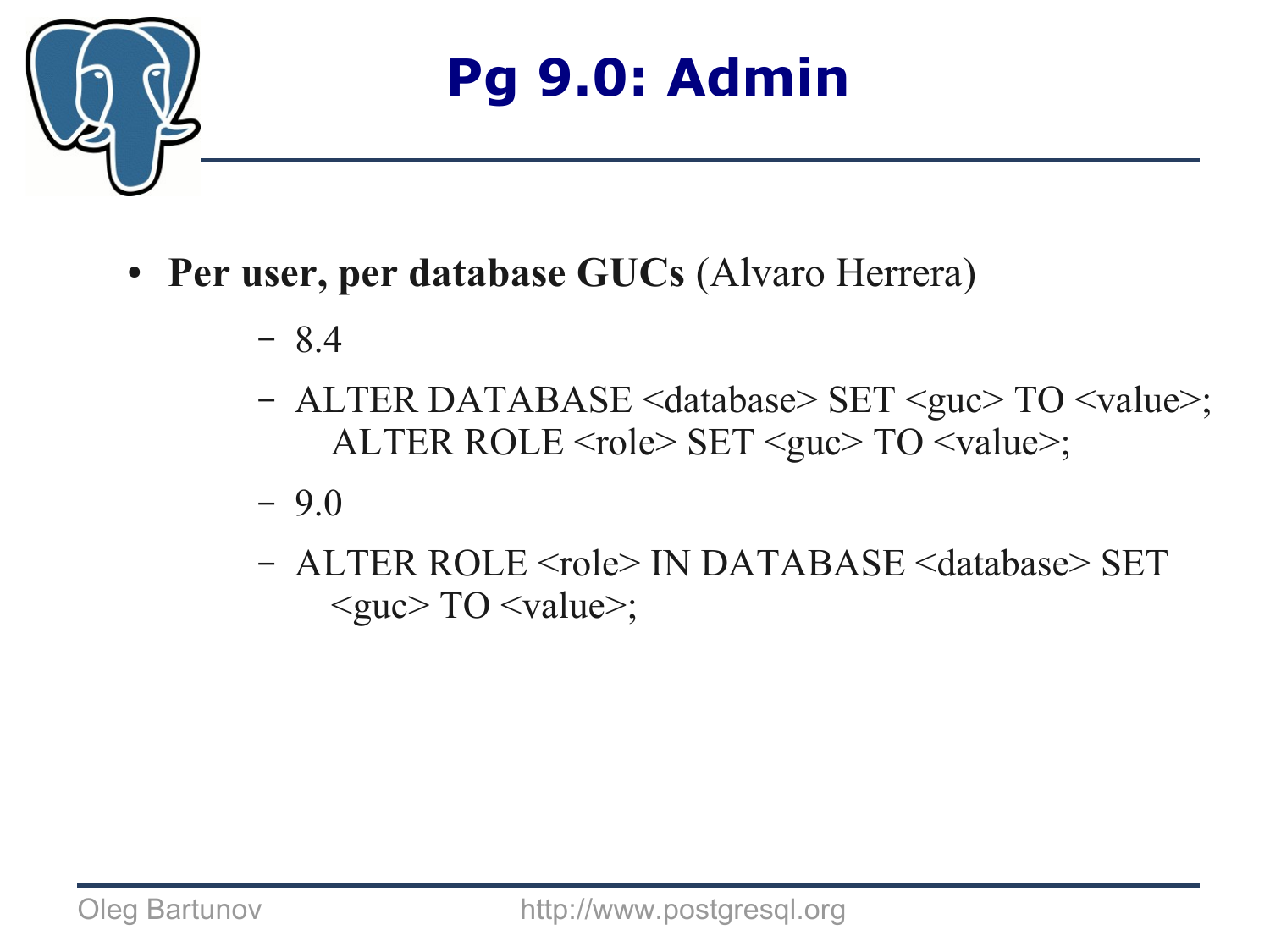

- **GRANT ALL** (Petr Jelinek)
	- GRANT <privileges> ON ALL <object type>S IN SCHEMA <schema> TO <role>; # grant all on all tables in schema public to postgres;
	- REVOKE <privileges> ON ALL <object type>S IN SCHEMA <schema> FROM <role>;
	- Привилегии по-умолчанию: ALTER DEFAULT PRIVILEGES IN SCHEMA public GRANT ALL ON TABLES TO web user, postgres;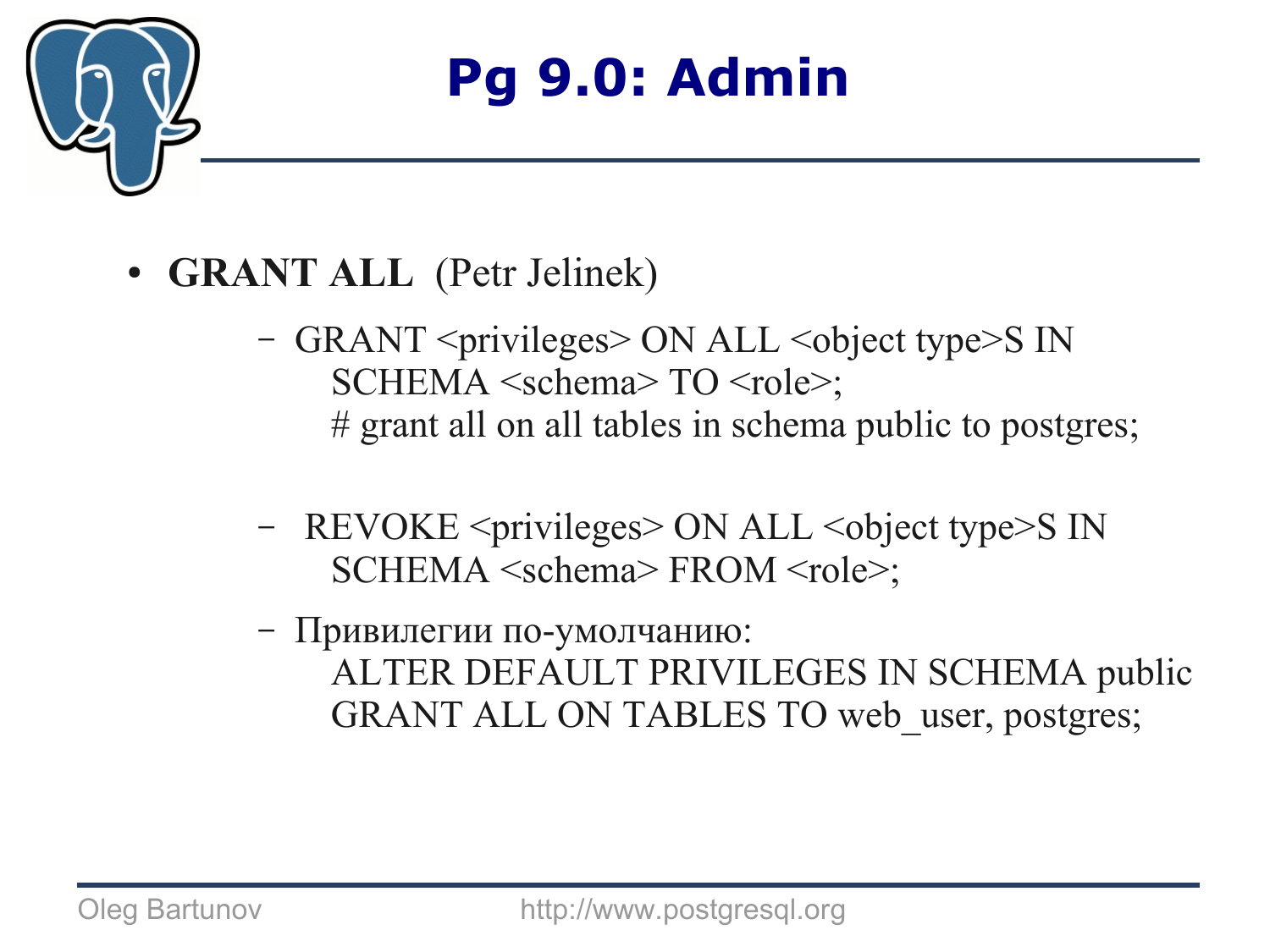

#### • **\d show child tables** (Damien Clochard)

```
# create table x (id int4);
# create table x2 () INHERITS (x);
# create table x3 () INHERITS (x);
# \overline{d} x
Table "public.x"
Column | Type | Modifiers
--------+---------+-----------
id | integer |
Number of child tables: 2 (Use \d+ to list them.
# \{d+ x Table "public.x"
 Column | Type | Modifiers | Storage | Description 
   --------+---------+-----------+---------+-------------
 id | integer | | plain | 
Child tables: x2,
               x3
```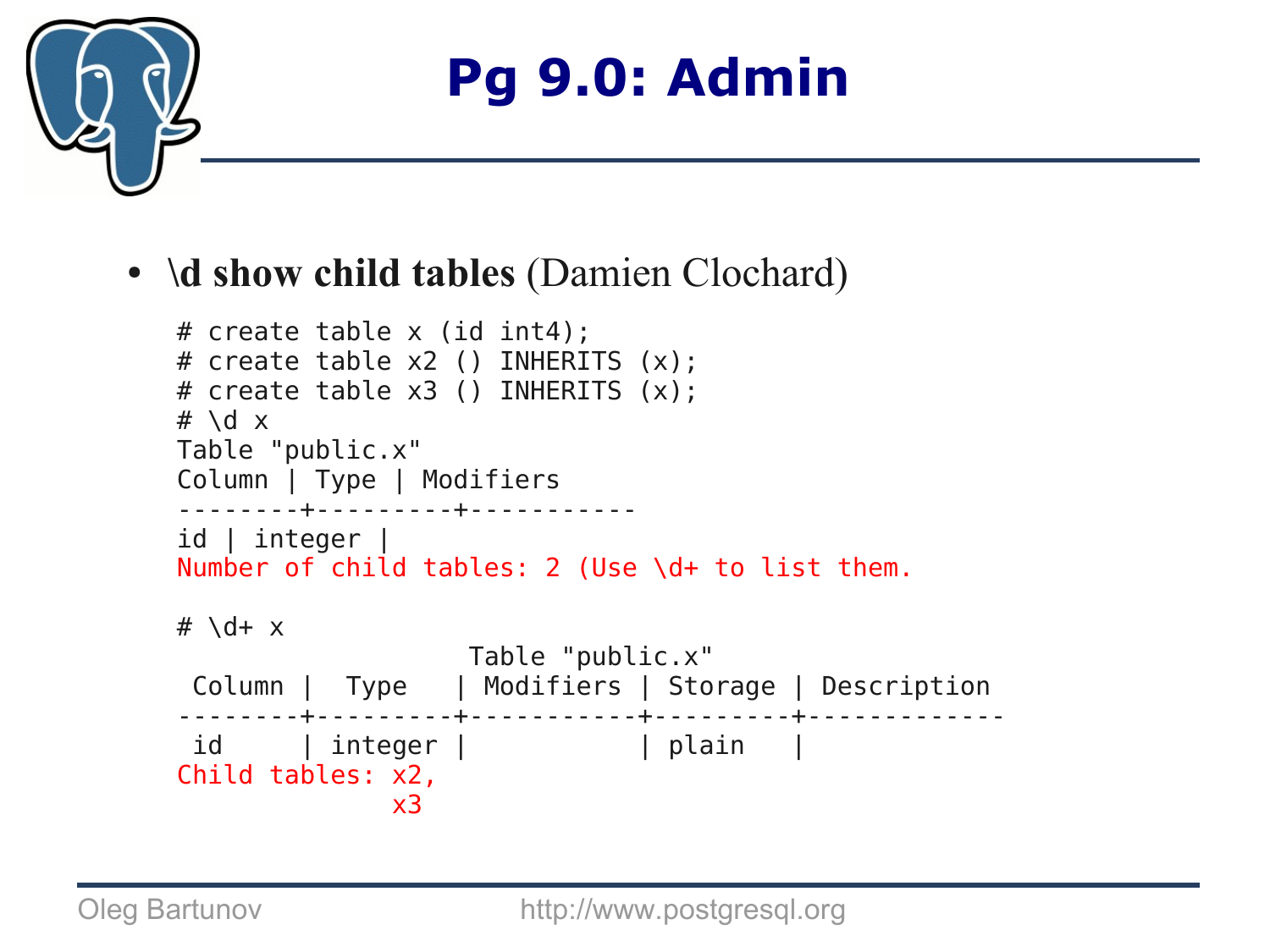

- 'samehost' and 'samenet' in pg hba.conf (Stef Walter)
	- samehost вместо CIDR сервера
	- samenet вместо текущего подсети
	- Удобно для массовой установки

| local<br>host<br>host | all<br>all all | # TYPE DATABASE USER CIDR-ADDRESS METHOD<br>all<br>all all 127.0.0.1/32<br>0.0.0.0/0 | trust<br>trust<br>md5 |
|-----------------------|----------------|--------------------------------------------------------------------------------------|-----------------------|
| local                 | all            | # TYPE DATABASE USER CIDR-ADDRESS METHOD<br>all                                      | trust                 |
| host                  | all            | all samehost                                                                         | trust                 |
| host                  | all            | all samenet                                                                          | md5                   |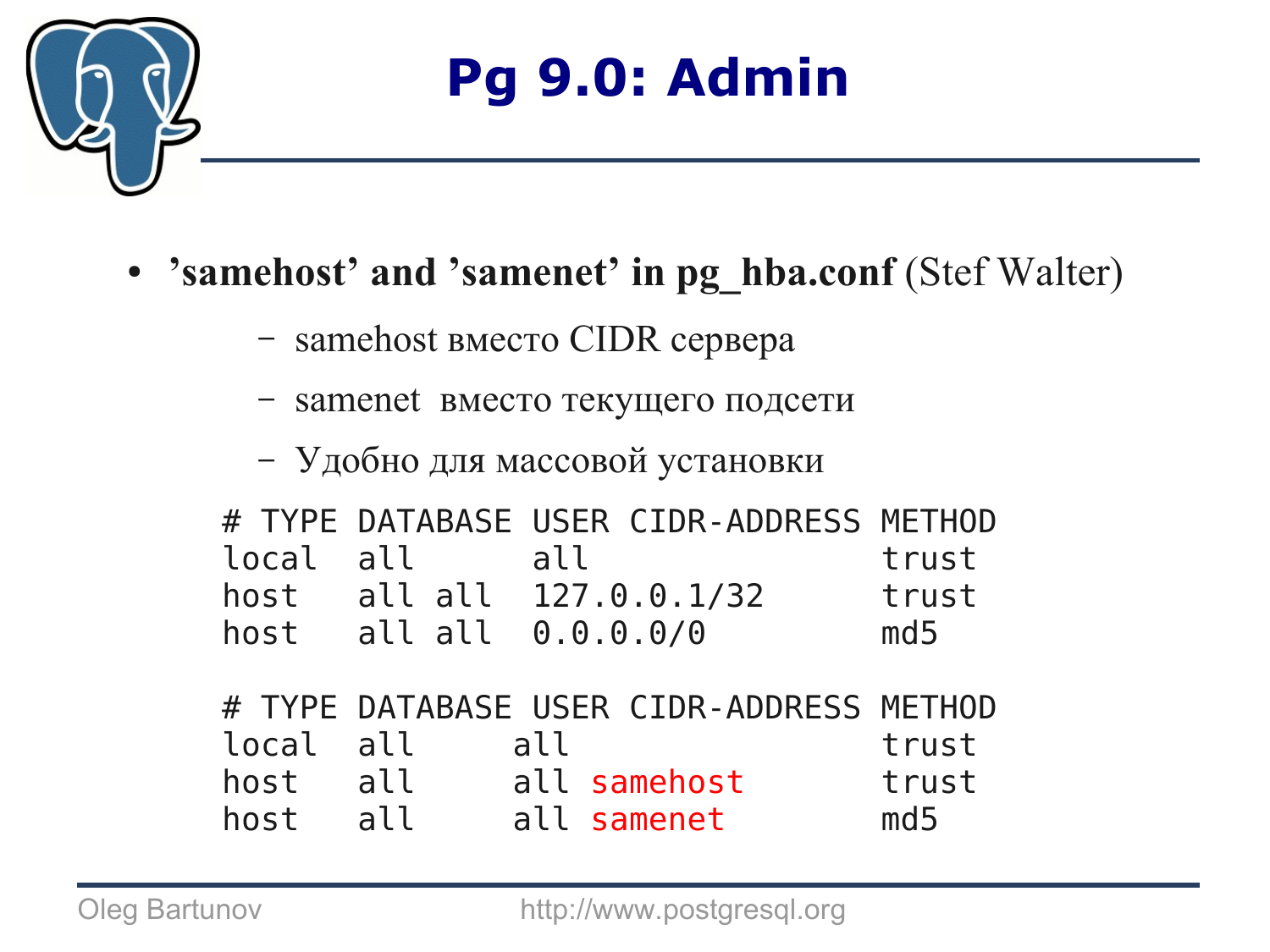

● **Multi-threaded pgbench (-j N)** (ITAGAKI Takahiro)

Here are results of multi-threaded pgbench runs on Fedora 11 with intel core i7 (8 logical cores = 4 physical cores  $*$  HT). -j8 (8 threads) was the best and the tps is 4.5 times of -j1, that is a traditional result.

```
$ pgbench -i -s10
$ pgbench -n -S -c64 -j1 => tps = 11600.158593$ pgbench -n -S -c64 -j2 => tps = 17947.100954
$ pgbench -n -S -c64 -j4 => tps = 26571.124001$ pgbench -n -S -c64 -j8 => tps = 52725.470403$ pgbench -n -S -c64 -j16 => tps = 38976.675319$ pgbench -n -S -c64 -j32 => tps = 28998.499601
$ pgbench -n -S -c64 -j64 \Rightarrow tps = 26701.877815
```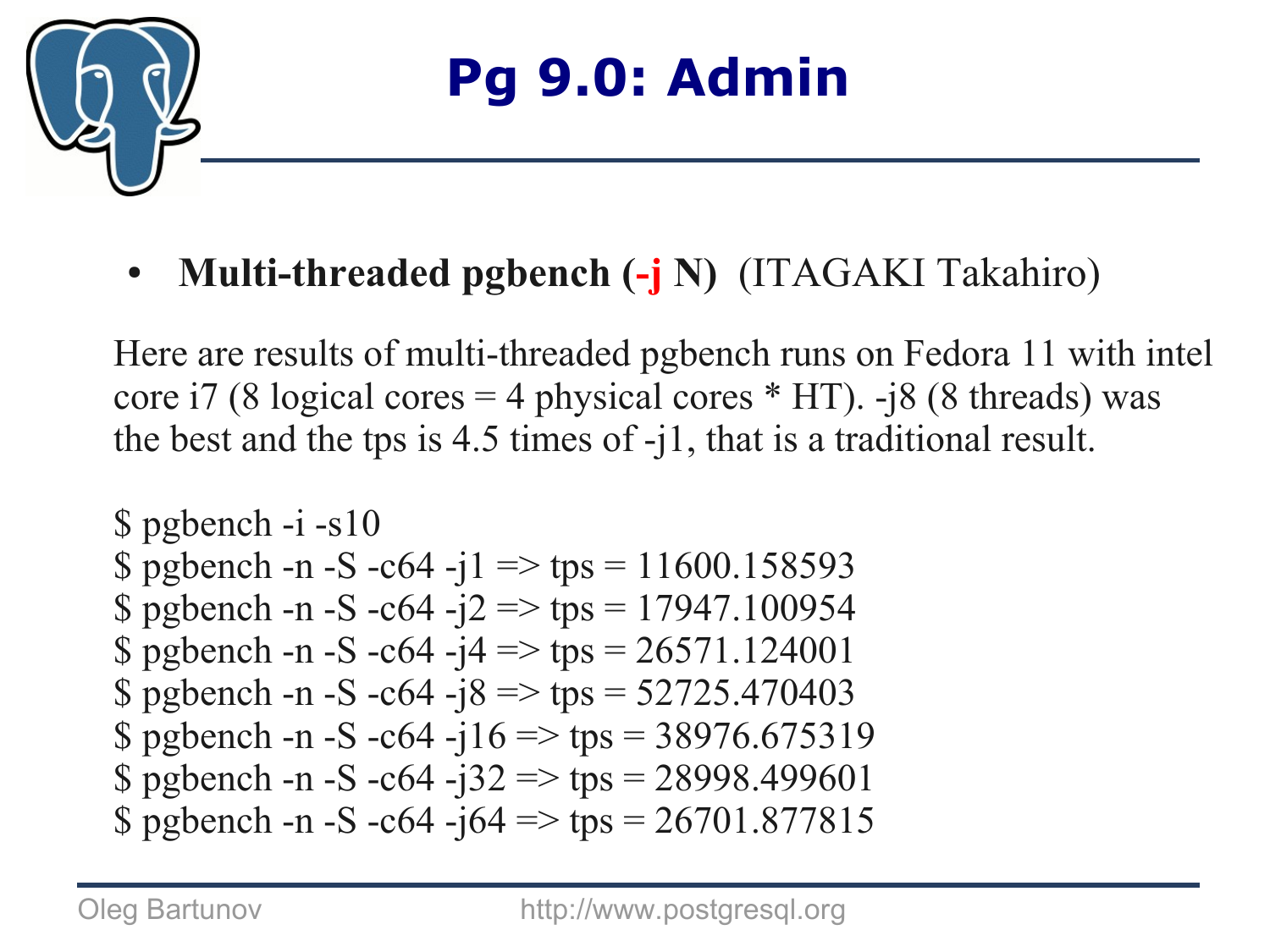

- **Deferrable UNIQUE constraints** (Dean Rasheed)
	- Отложенная проверка UNIQUE, проверяется при **COMMIT**

CREATE TABLE distributors ( did integer, name varchar(40) UNIQUE DEFERRABLE );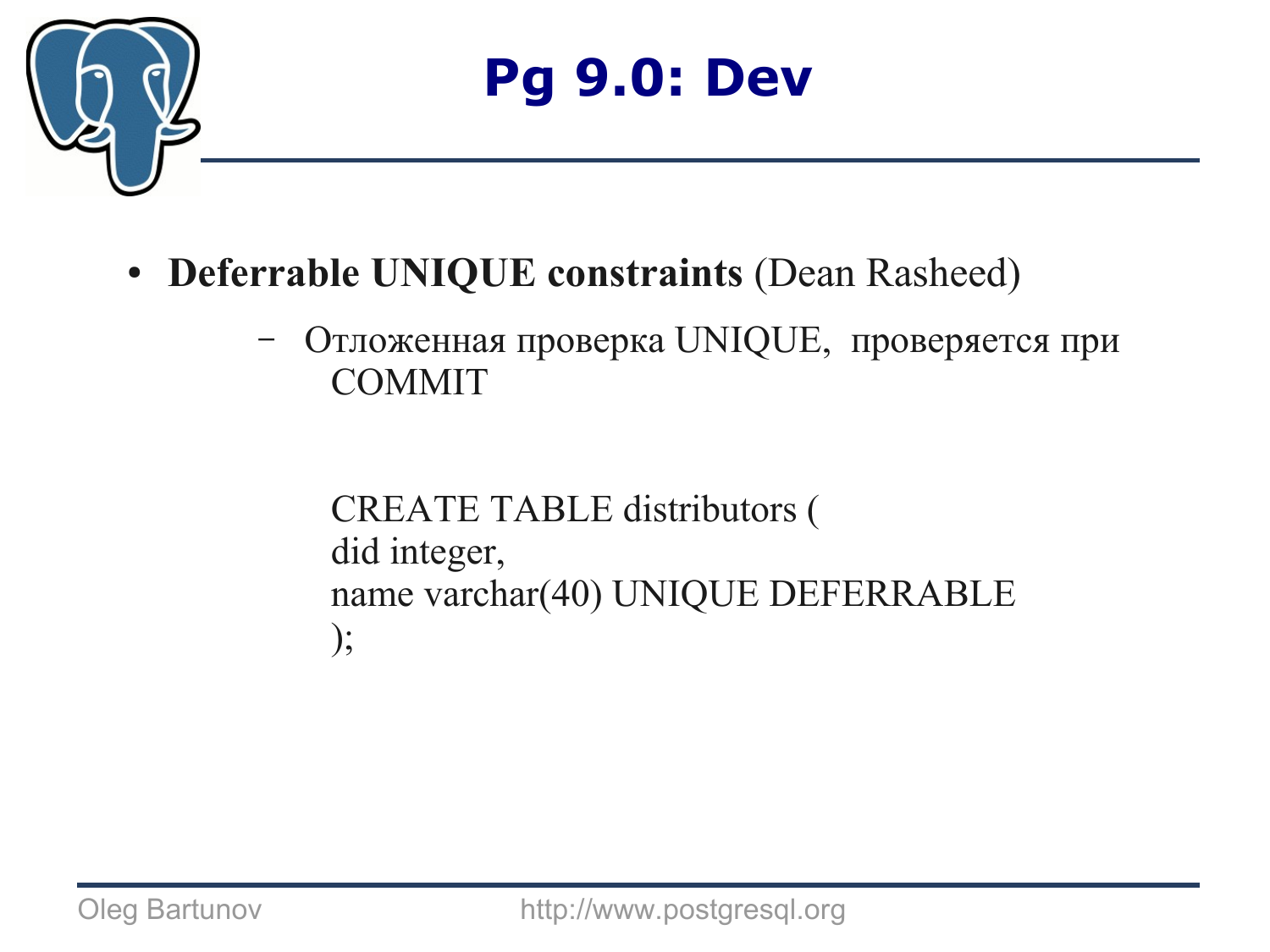

#### ● **Deferrable UNIQUE constraints** (Dean Rasheed)

```
# CREATE TABLE test (i INT4 PRIMARY KEY);
```

```
# INSERT INTO test (i) values (1), (2), (3);
# select * from test;
i
---
1
2
3
(3 rows)
# update test set i = i + 2;
ERROR: duplicate key value violates unique constraint "test_pkey"
Так как проверяется после каждого обновления
```
#### # CREATE TABLE test (i INT4 PRIMARY KEY **DEFERRABLE INITIALLY DEFERRED** );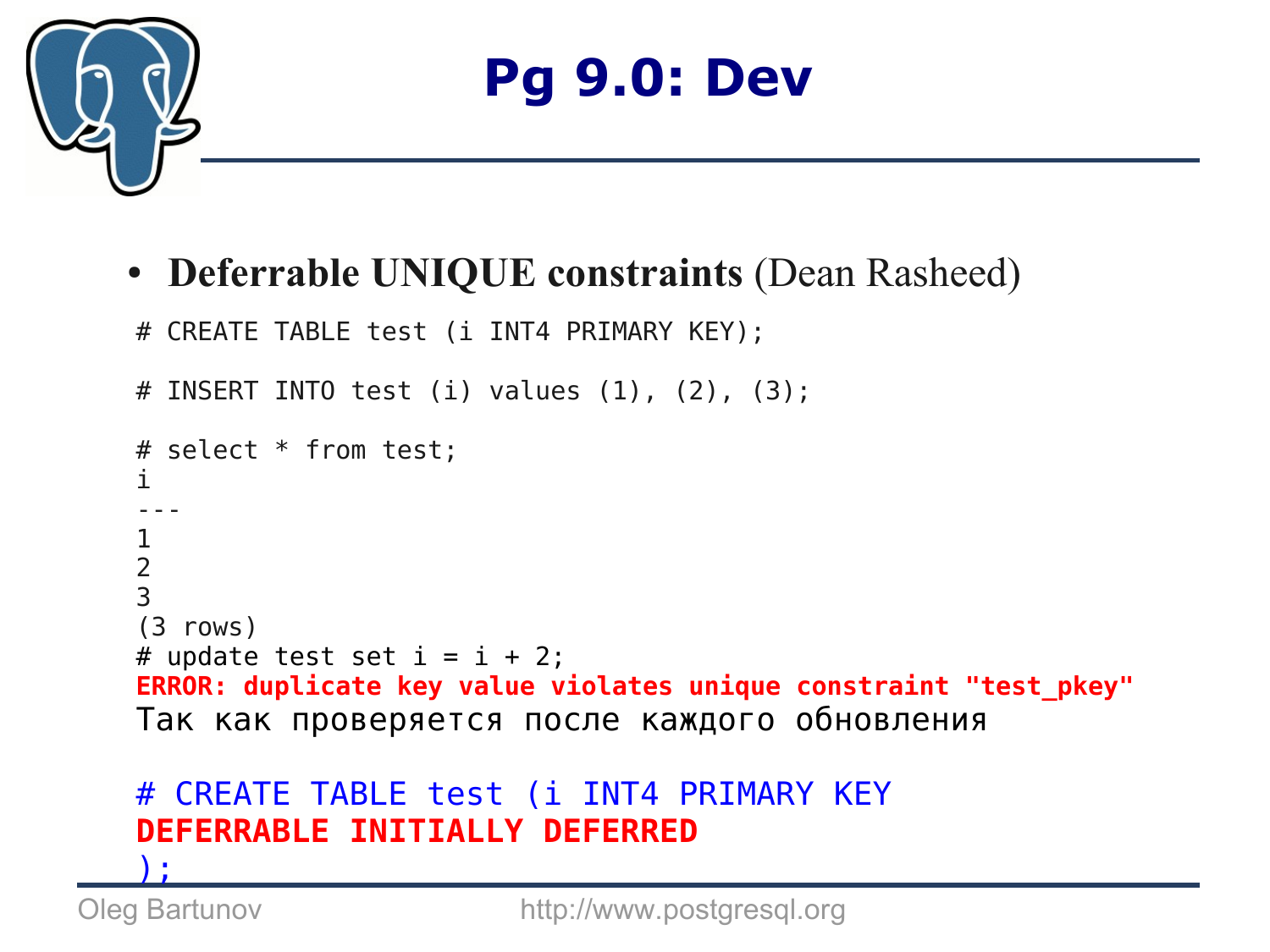

● **DROP IF EXISTS for columns and constraints** ( Andres Freund )

# alter table test drop column if exists c; NOTICE: column "c" of relation "test" does not exist, skipping ALTER TABLE

# alter table test drop constraint if exists typo\_pkey; NOTICE: constraint "typo\_pkey" of relation "test" does not exist, skipping ALTER TABLE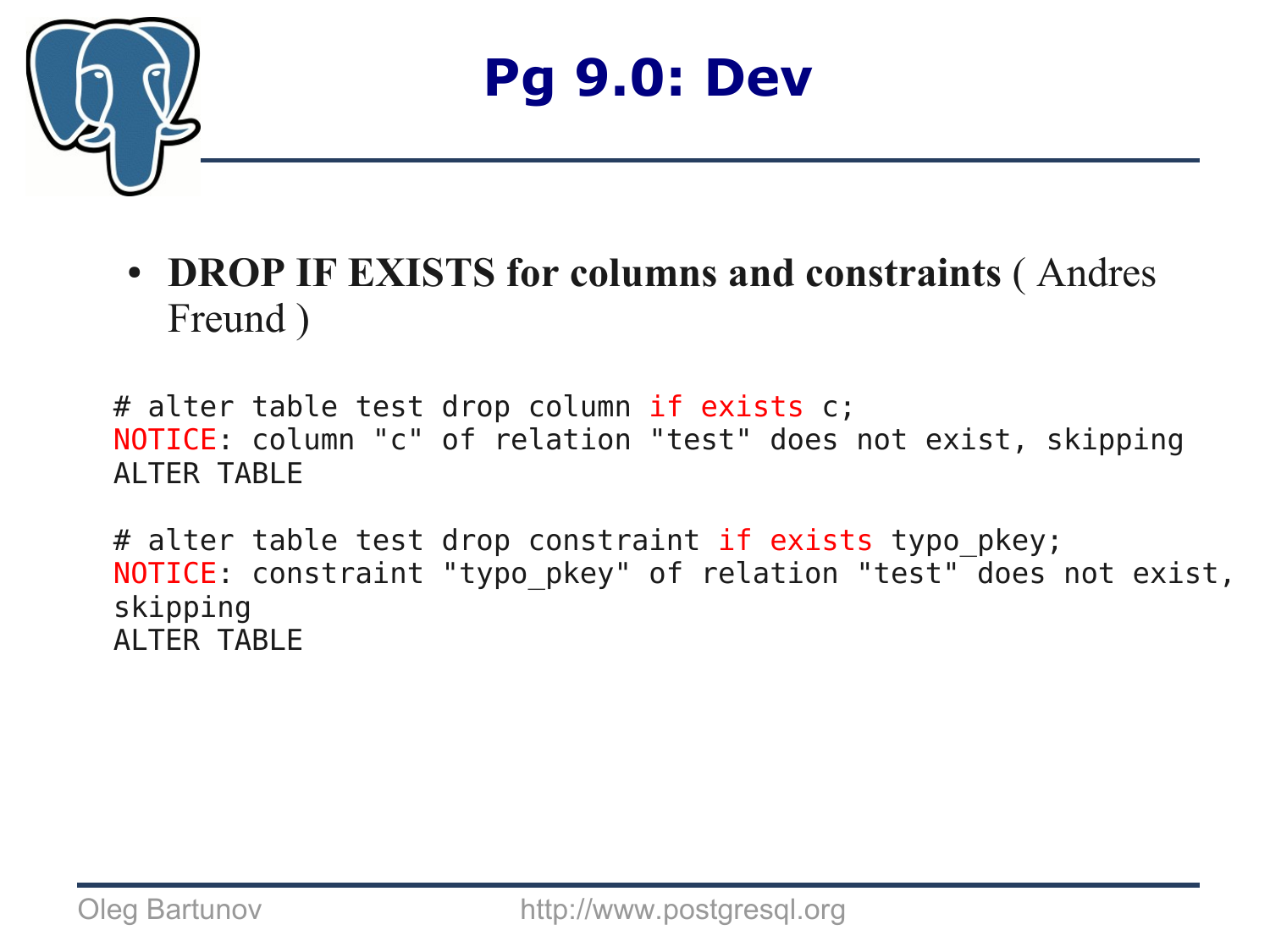

- **Hstore improvements** ( Andrew Gierth)
	- Remove the 64K limit on the lengths of keys and values within an hstore. (This changes the on-disk format, but the old format can still be read.)
	- Add support for btree/hash opclasses for hstore for actual indexing purposes as to allow use of GROUP BY, DISTINCT, etc.
	- Add various other new functions and operators. # select 'a=>1, b=>2, c=>3, d=>4'::hstore -> ARRAY['b', 'd',  $\lceil c \rceil$ : # select 'a=>1, b=>2, c=>3, d=>4'::hstore ? 'a'; # select array['a','1','b','2','c','3']::hstore; ..................................................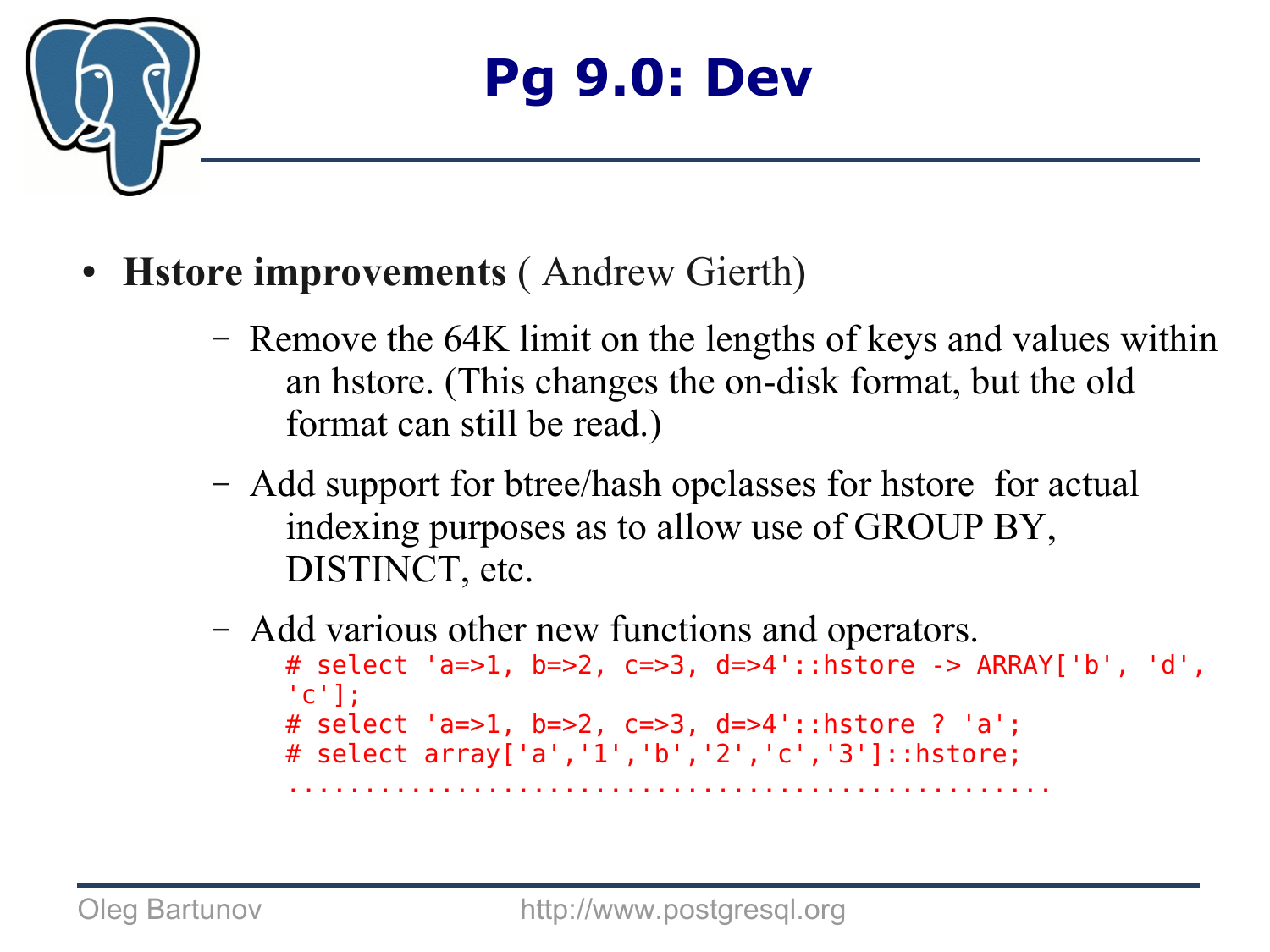

● **Hstore improvements** ( Andrew Gierth)

```
# CREATE TABLE test (h hstore);
# INSERT INTO test (h) VALUES ('a=>123');
# INSERT INTO test (h) VALUES ('a=>123');
# INSERT INTO test (h) VALUES ('a=>256');
# INSERT INTO test (h) VALUES ('a=>256,b=>512');
# SELECT h, count(*) FROM test group by h;
h │ count
────────────────────────┼───────
"a"=>"123"<br>"a"=>"256", "b"=>"512" | 1
"a"=>"256", "b"=>"512" │ 1
"a"=>"256" │ 1
```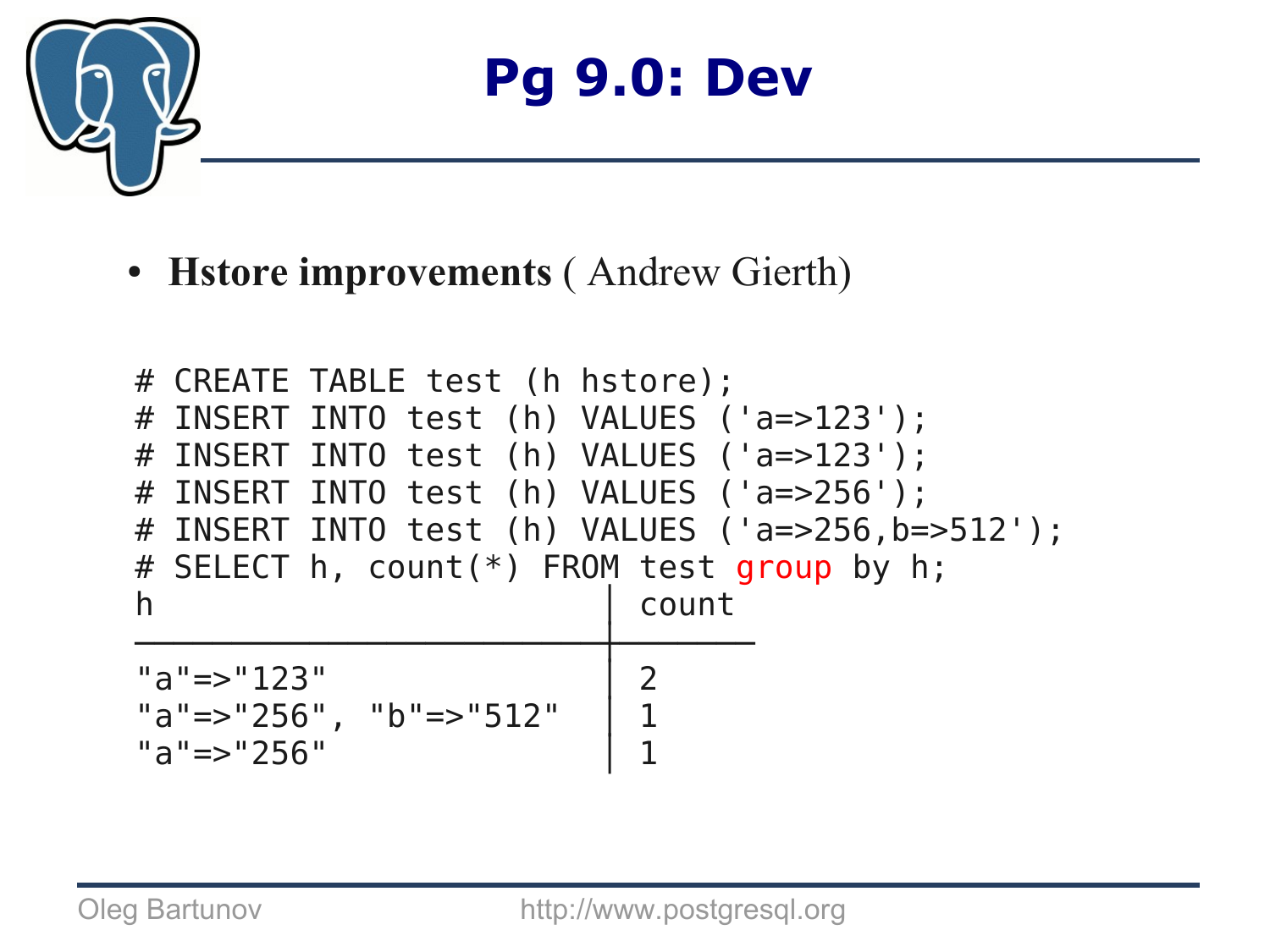

#### ● **ORDERED AGGREGATES** (Andrew Gierth)

– ORDER BY в агрегатах – контроль в каком порядке данные поступают в функцию-агрегат

#### Пример: Сортированные даты заказа (ordered) Раньше:

# select buyer, sum(total), array agg(ordered) from ( select \* from orders order by buyer, ordered ) x group by buyer order by buyer; Сейчас:

# select buyer, sum(total), array agg(ordered order by ordered ) from orders group by buyer;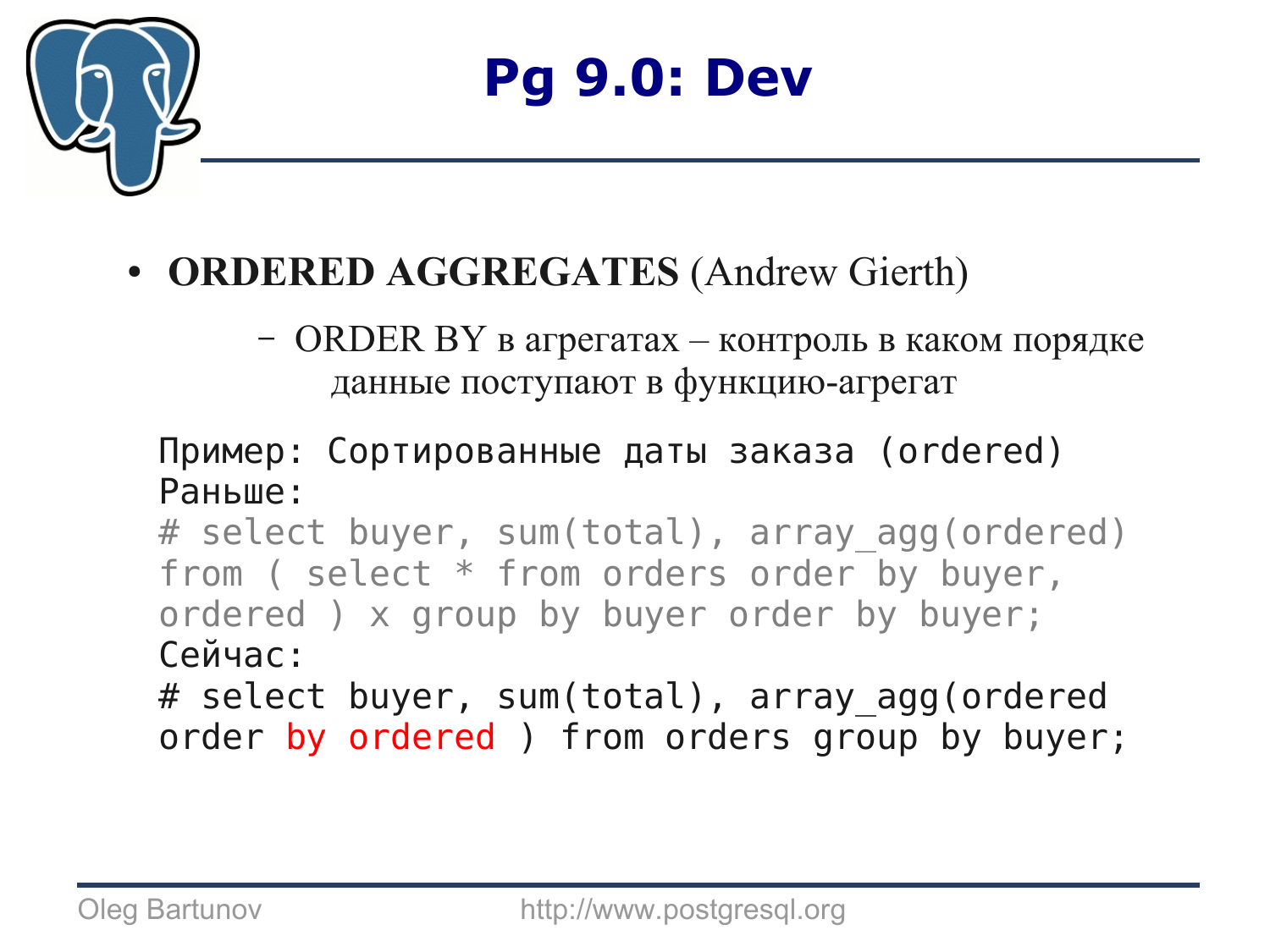

• **string agg()** агрегатная функция

– На два порядка быстрее array to string

```
# select string_agg( relname, ', ' ) from 
(select relname from pg class where relkind = 'r' limit 5 )x;
string_agg
--------------------------------------------------------------------
pg statistic, pg type, pg attribute, x, active threads by forum id
```
**pg\_table\_size(), pg\_indexes\_size()** - более дружеские, чем pg relation size()  $=$   $\frac{1}{2}$  select  $pg$  table size(' accrg7175'), pg\_indexes\_size('\_accrg7175'), pg\_total\_relation\_size('\_accrg7175');  $\overline{pg}$  table size |  $\overline{pg}$  indexes size | pg\_total\_relation\_size ---------------+-----------------+------------------------ 308690944 | 669655040 | 978345984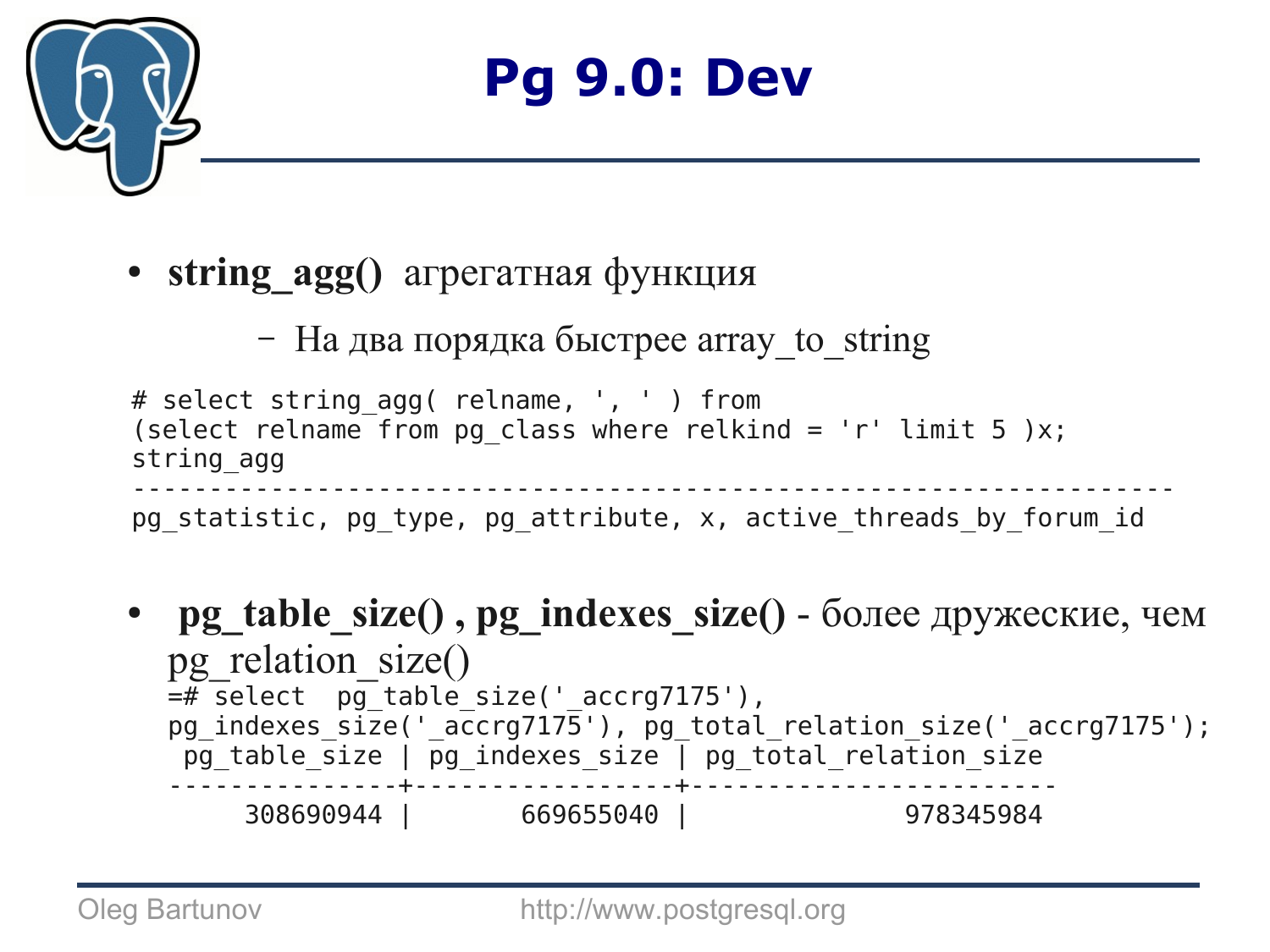

- Listen/Notify (Payloads)
	- Раньше использовалась системная таблица pg\_listener как хранилище всех слушателей
	- В 9.0 используется очередь в памяти (mmap)
		- Сильно производительней
		- Вместимость 2,147,483,647 извещений
		- Совместимость с Host Standby (HS slaves пока не могут получать извещения от мастера, planned)
	- NOTIFY channel [ , payload ]
		- Payload строка с length(payload)  $\leq 8K$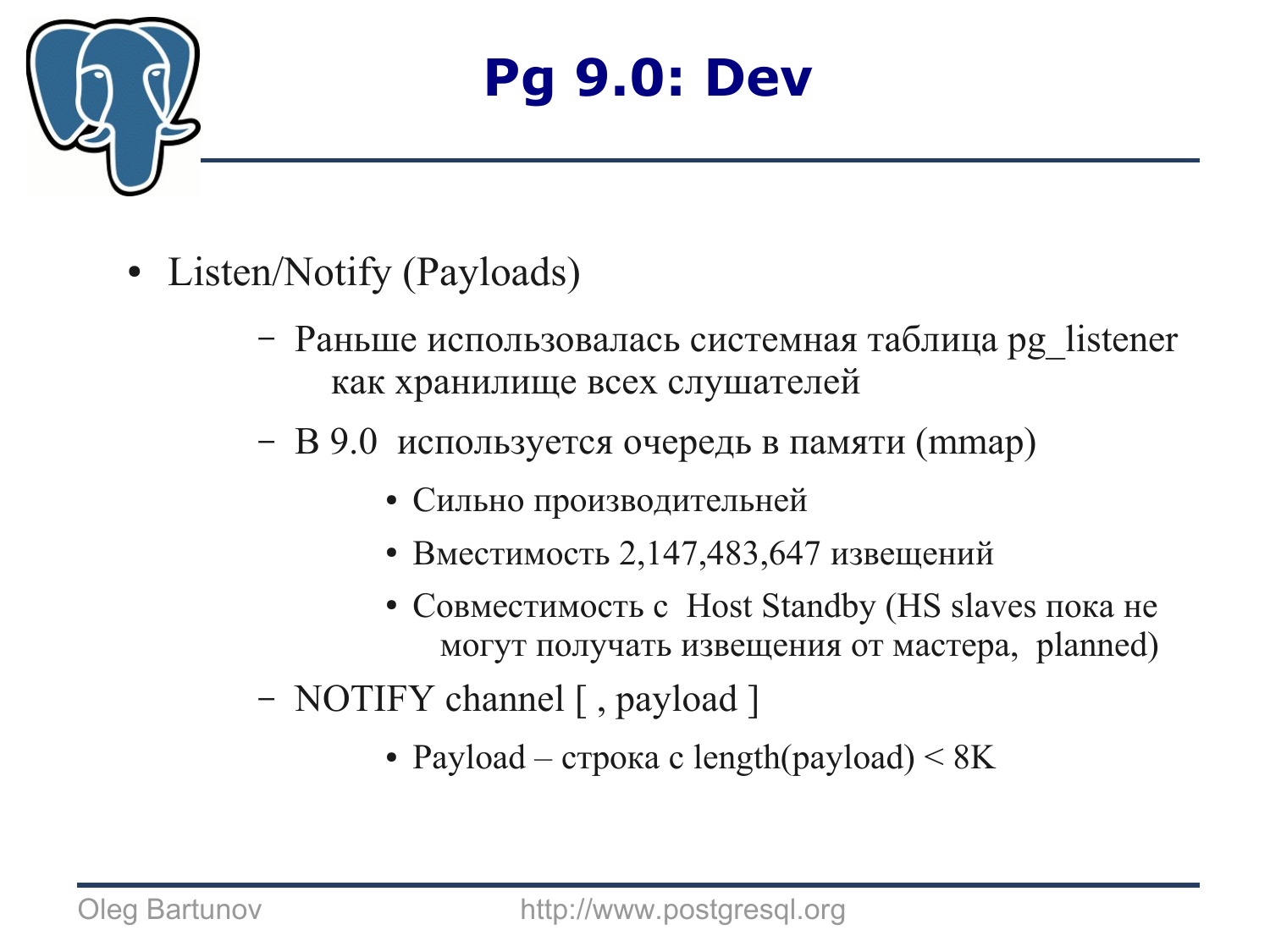

- **PL/pgSQL by default**
- **Named function arguments** (Pavel Stehule) funcname(value AS arg1, anothervalue AS arg2)

```
CREATE OR REPLACE FUNCTION test(
IN x TEXT DEFAULT 'DefaultX',
IN y TEXT DEFAULT 'DefaultY',
IN z TEXT DEFAULT 'DefaultZ',
OUT o TEXT
) as $$
BEGIN
o := print('x=[%] , y=[%] , z=[%] , x, y, z ;
RETURN;
END;
$$ language plpgsql;
```

```
# select test('c' as z);
```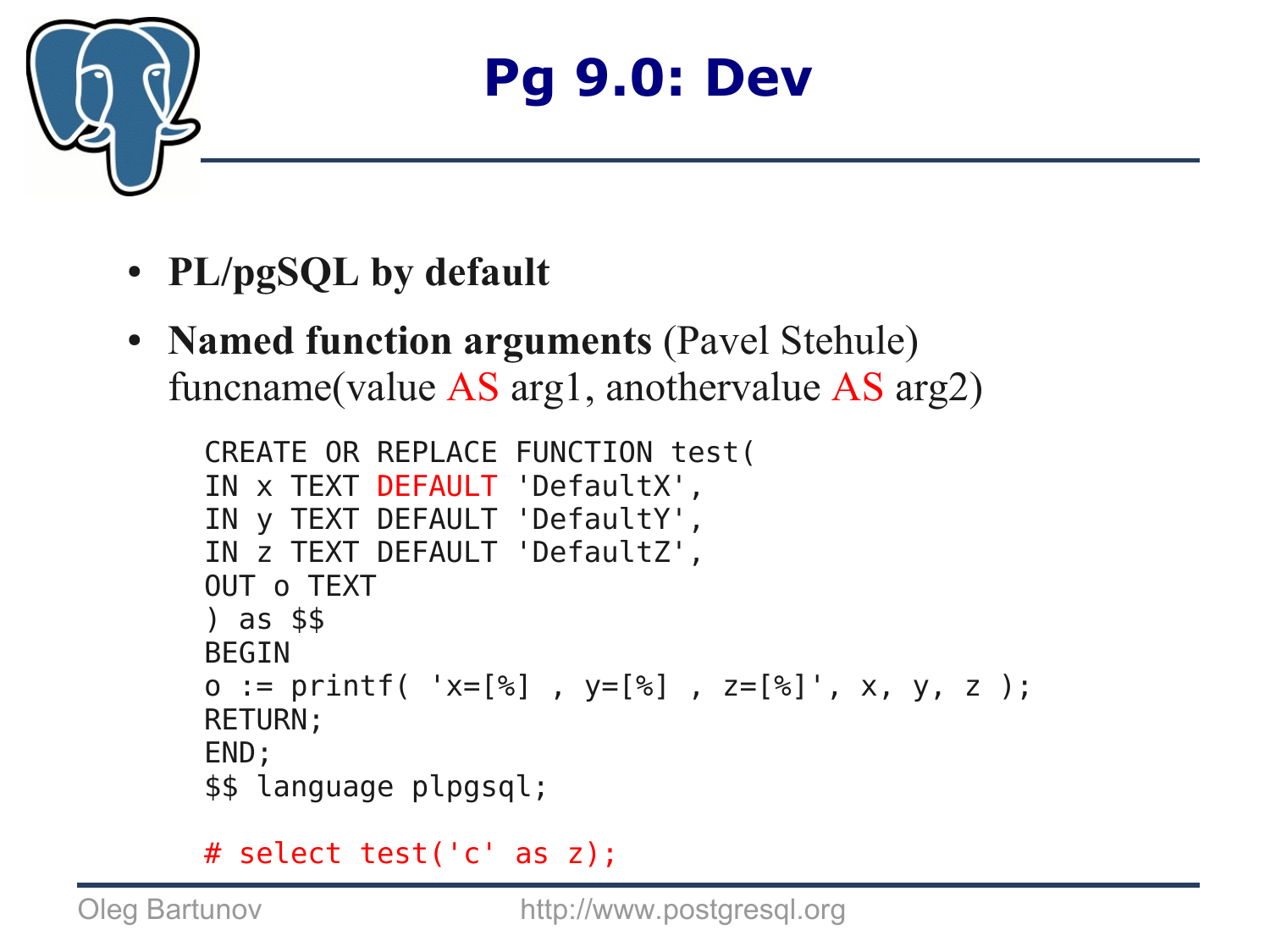

• Анонимные процедуры (Petr Jelinek)

```
• Пример: Дать все привилегии пользователю webuser
DO $$DECLARE r record;
BEGIN
FOR r IN SELECT table schema, table name FROM information schema.tables
WHERE table type = 'VIEW' AND table schema = 'public'
LOOP
EXECUTE 'GRANT ALL ON ' || quote_ident(r.table_schema) || '.' ||
quote ident(r.table name) || \cdot T\overline{0} webuser';
END LOOP;
END$$;
```
- $p$ l/python Python 3.1, анонимные процедуры
- $p$ l/perl анонимные процедуры, переписан plperl.c, use strict, ошибки в лог - elog(WARNING) , функции quote literal, encode bytea,...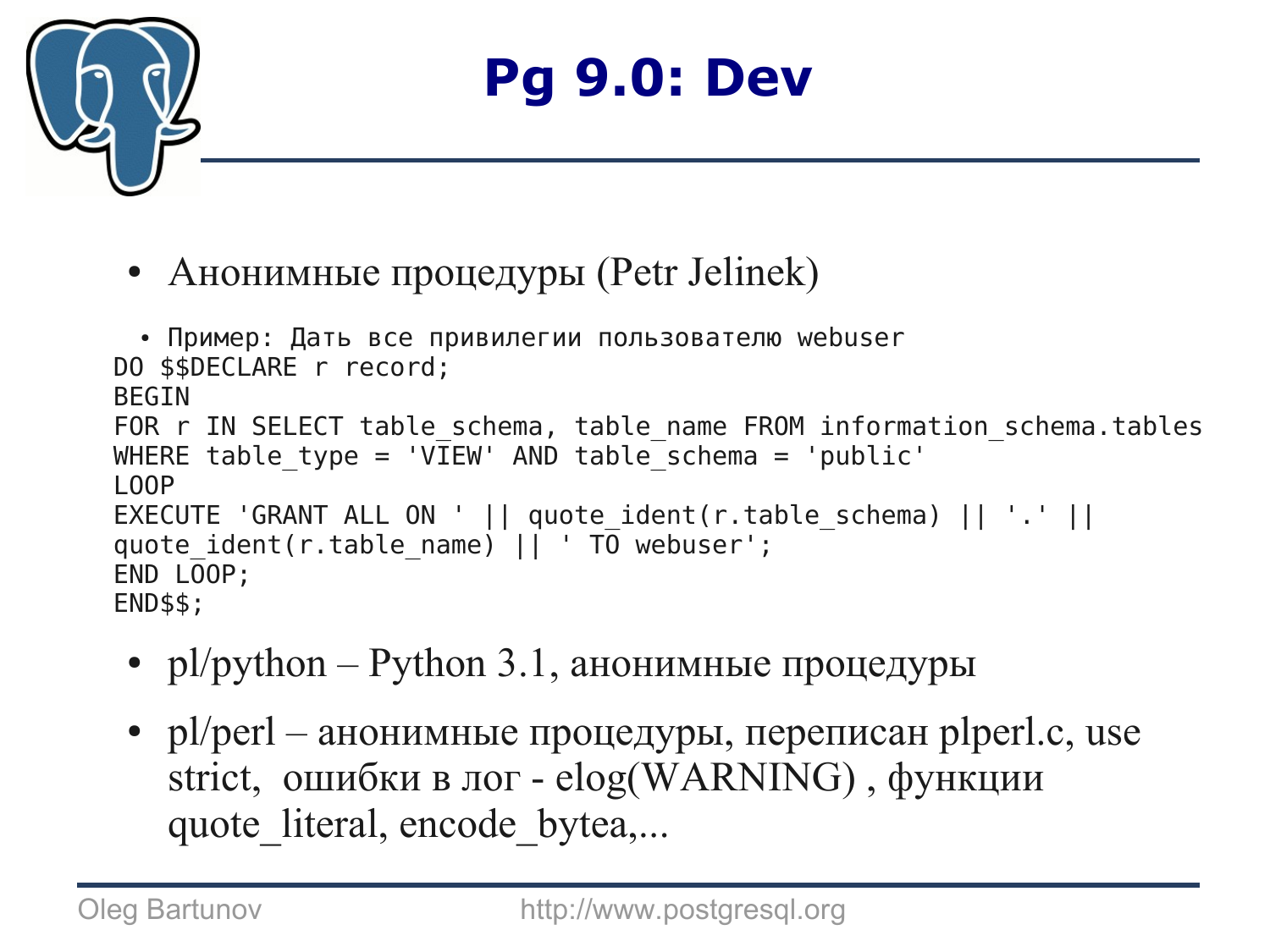

● **Triggers on columns** (Itagaki Takahiro)

Можно отслеживать изменение (UPDATE) только колонок, не всей строки ! Раньше надо было проверять 'ручками' :)

CREATE TRIGGER <name> BEFORE UPDATE OF <coll>, <coll2>, ...  $ON$   $ltable$ FOR EACH ROW EXECUTE PROCEDURE <procedure>;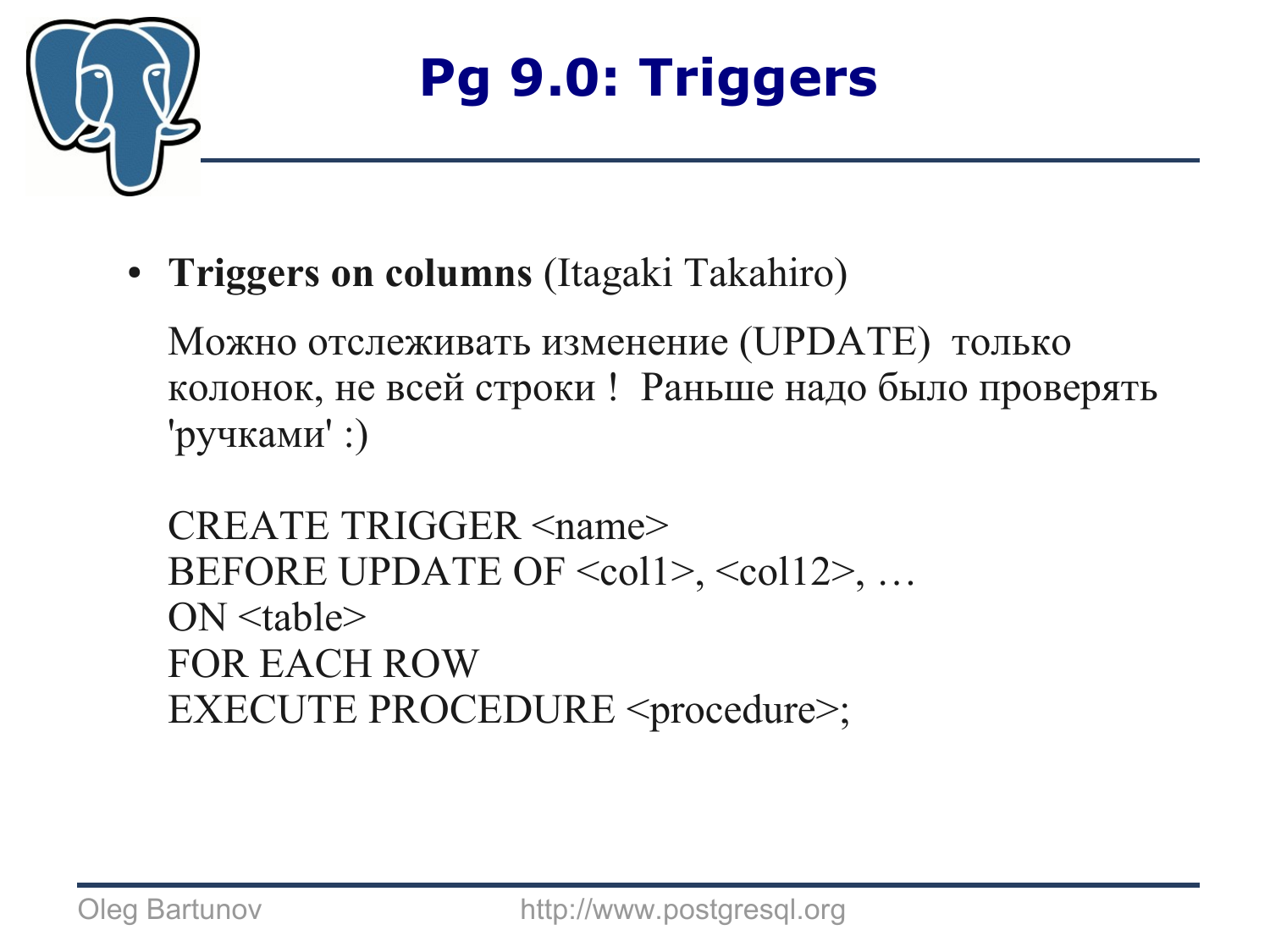

CREATE OR REPLACE FUNCTION trg test u() RETURNS TRIGGER AS \$\$

**BEGIN** 

IF NEW.title IS DISTINCT FROM OLD.title OR NEW.body IS DISTINCT FROM OLD. BODY THEN

```
NEW.fts_data := to_tsvector( coalesce( NEW.title, '' ) || ' ' 
|| coalesce( NEW.body || '' ) );
```
 $\bullet$ 

END IF;

RETURN NEW;

END;

\$\$ language plpgsql;

CREATE TRIGGER trg test u BEFORE UPDATE ON test FOR EACH ROW EXECUTE PROCEDURE trg test  $u()$ ;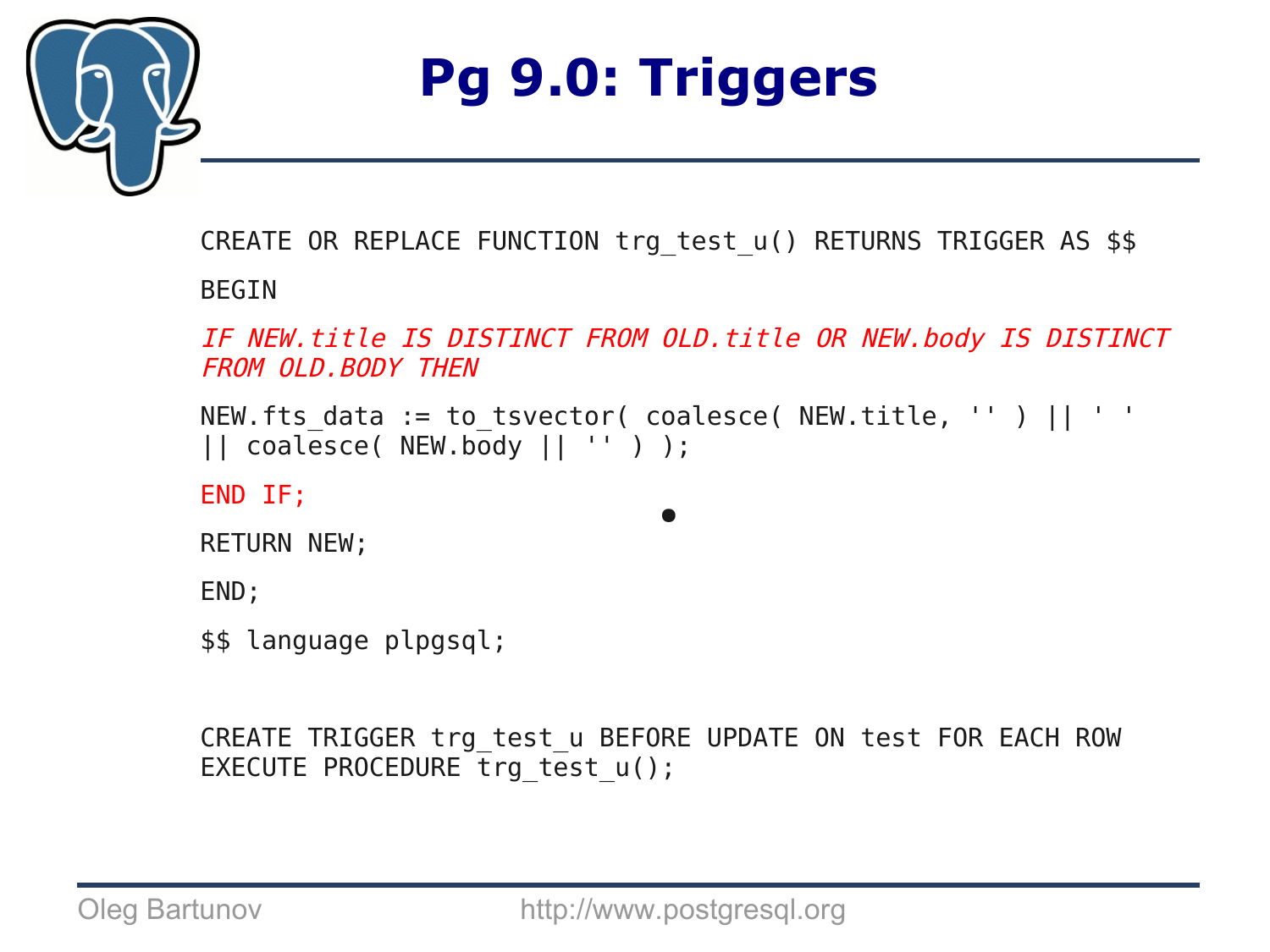

CREATE OR REPLACE FUNCTION trg\_test\_u() RETURNS TRIGGER AS \$\$ BEGIN

```
NEW.fts_data := to_tsvector( coalesce( NEW.title, '' ) || ' ' 
|| coalesce( NEW.body || '' ) );
```
RETURN NEW;

END;

```
$$ language plpgsql;
```
CREATE TRIGGER trg\_test\_u BEFORE UPDATE OF title, body ON test FOR EACH ROW EXECUTE PROCEDURE trg test u();

 $\bullet$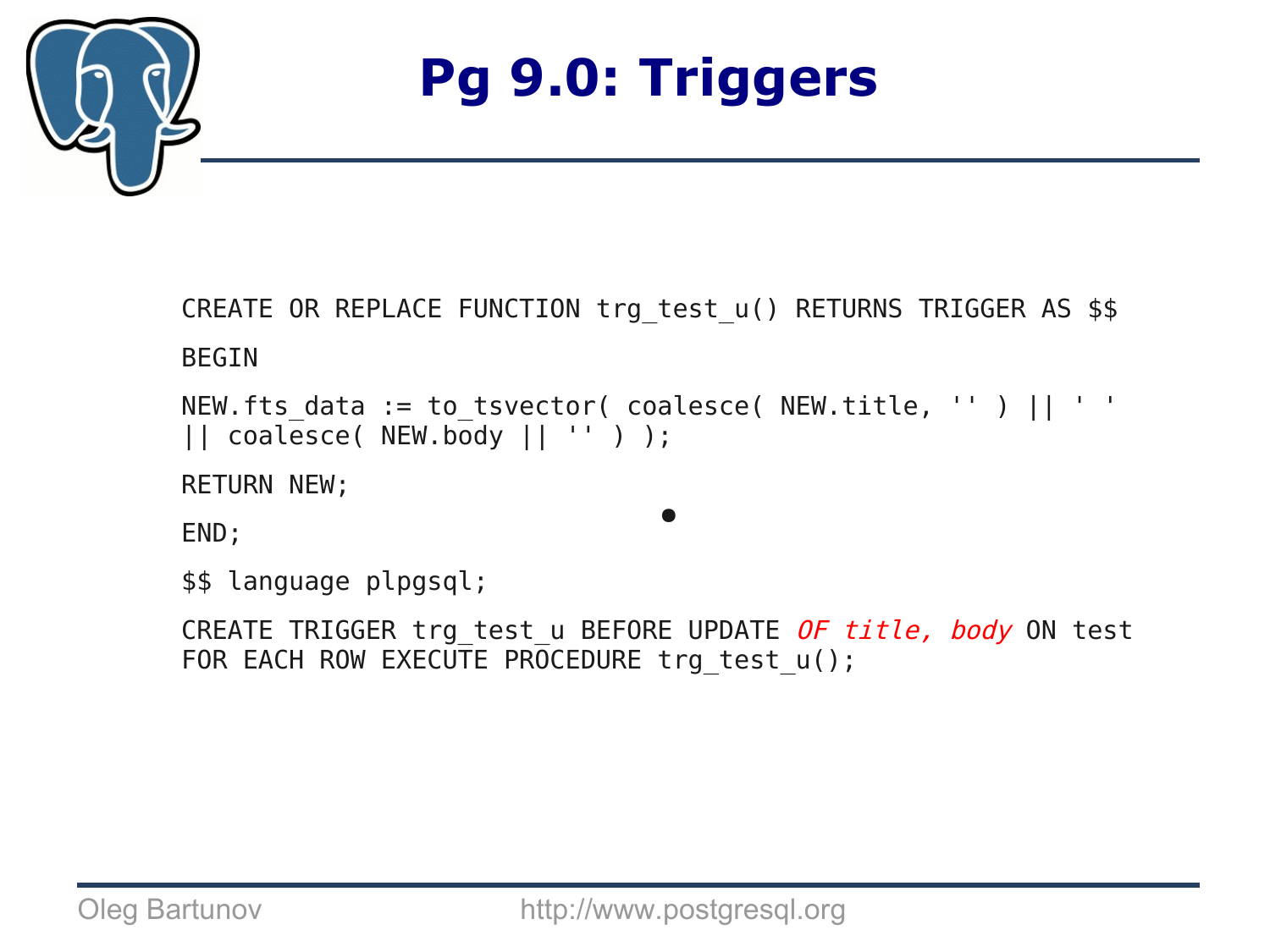

- **Triggers with WHEN clauses** (Itagaki Takahiro) CREATE TRIGGER <trigger> AFTER UPDATE ON <table> FOR EACH ROW WHEN (OLD.\* IS DISTINCT FROM NEW.\*) EXECUTE PROCEDURE <function>;
	- Произвольное логическое выражение
	- Показывается в \d
	- Значительное ускорение для AFTER триггеров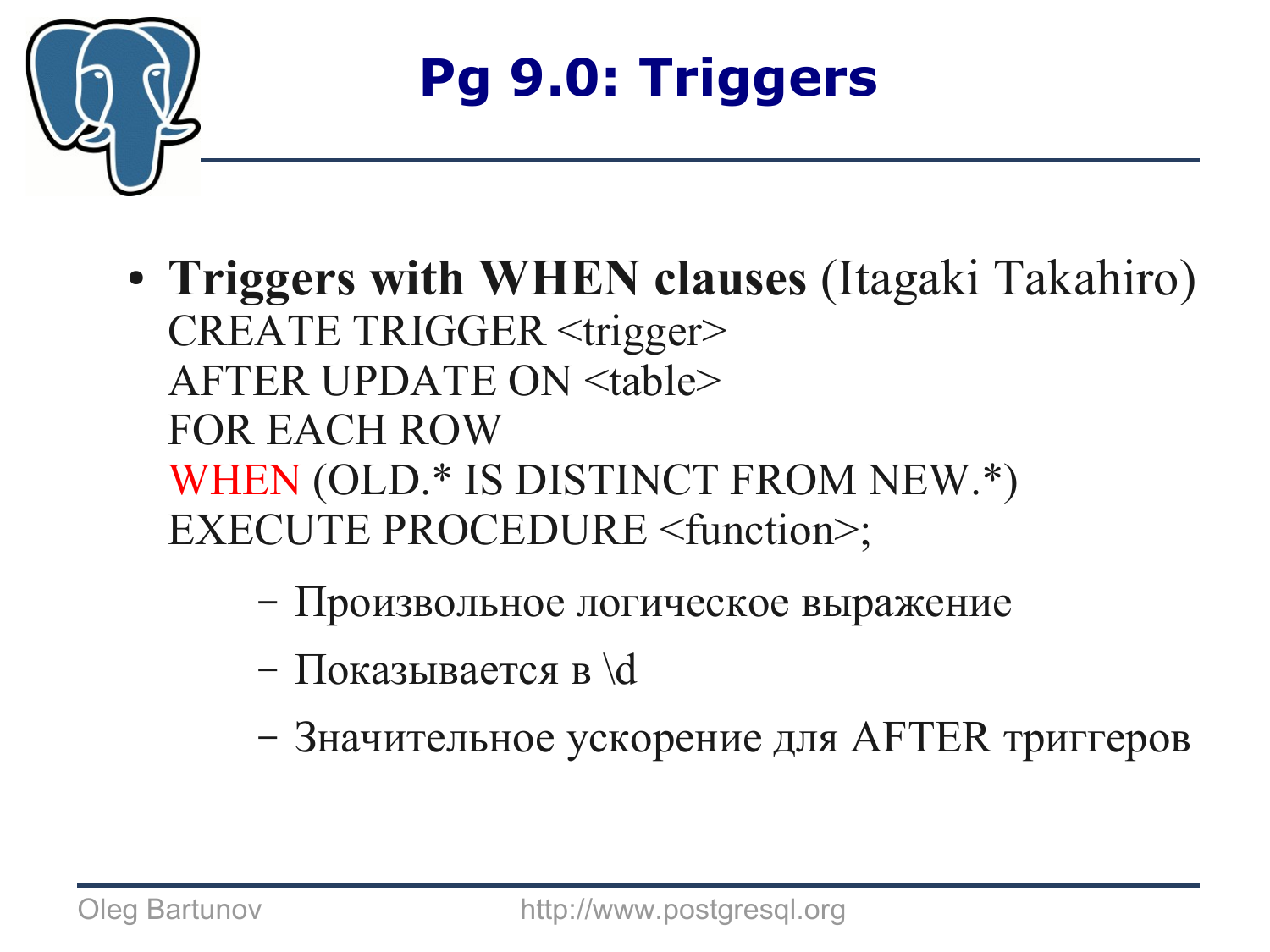

# **9.0 ?**

Oleg Bartunov http://www.postgresql.org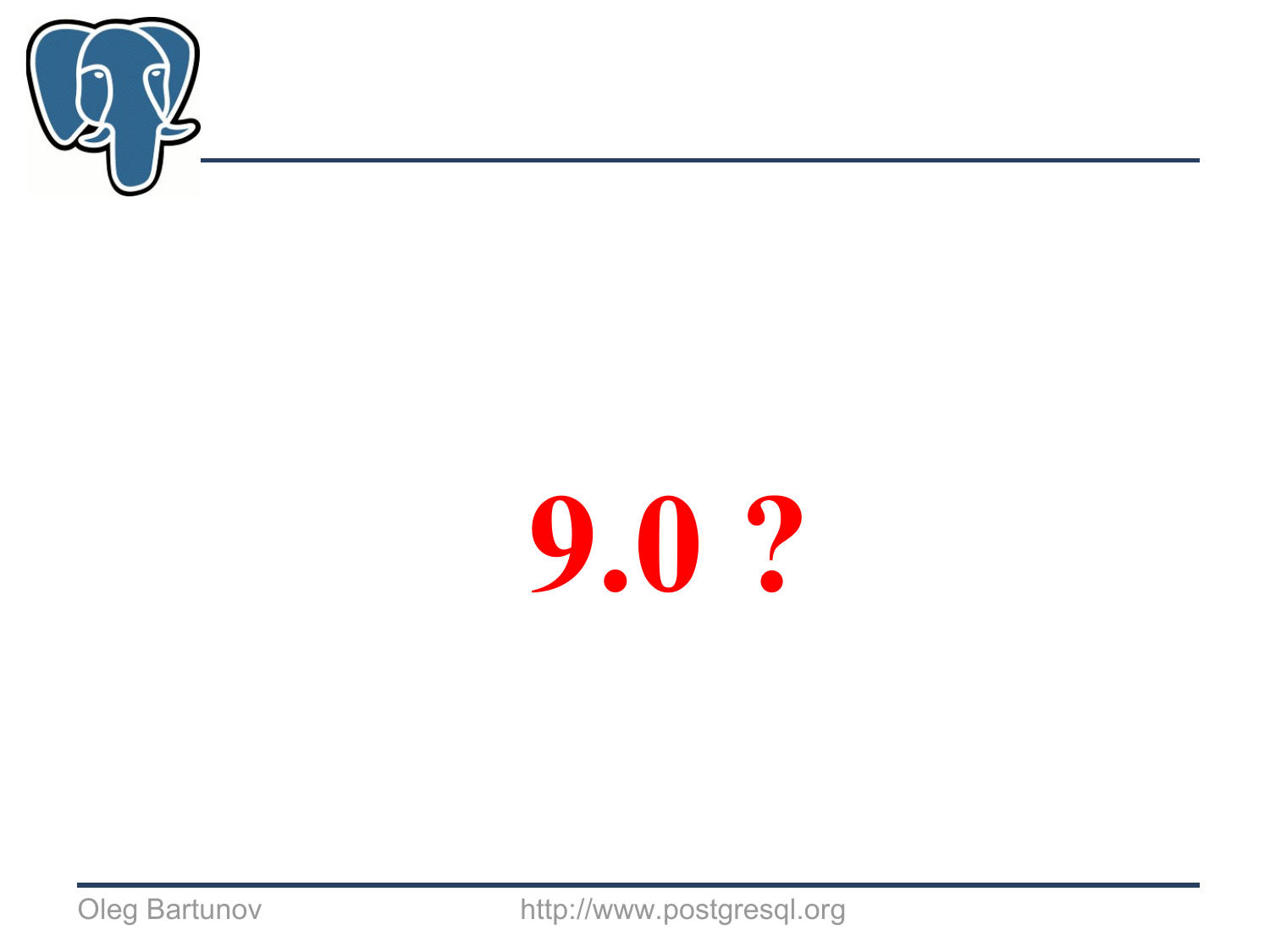

#### **EXCLUSION CONSTRAINTS** (Jeff Davis)

- Общая инфраструктура для ограничений
- UNIQUE это оператор  $=$  (Btree)
	- любой коммутативный (x\*y=y\*x) оператор с индексной поддержкой (не только BTree !)
- Как реализовать уникальность более сложных типов? Например, многоугольники ?

– Триггер – безумно медленно !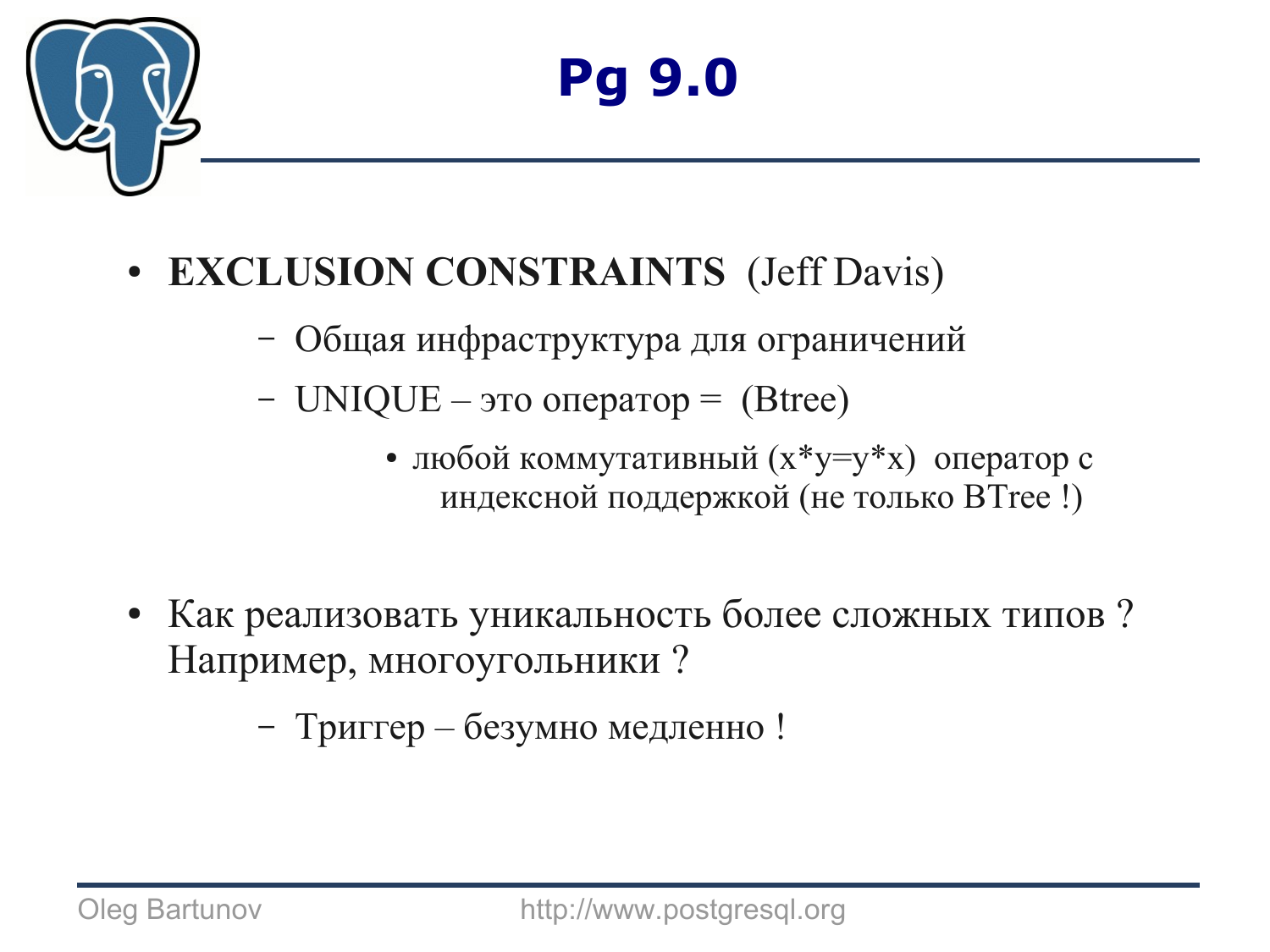

#### ● **EXCLUSION CONSTRAINTS** (Jeff Davis)

Add exclusion constraints, which generalize the concept of uniqueness to support any indexable commutative operator, not just equality. Two rows violate the exclusion constraint if "row1.col OP row2.col" is TRUE for each of the columns in the constraint.

```
Не допустить: одинаковая комната в одно время
CREATE TABLE reservation (
room TEXT,
professor TEXT,
during PERIOD,
EXCLUDE USING gist (room WITH =,
                     during WITH &&)
```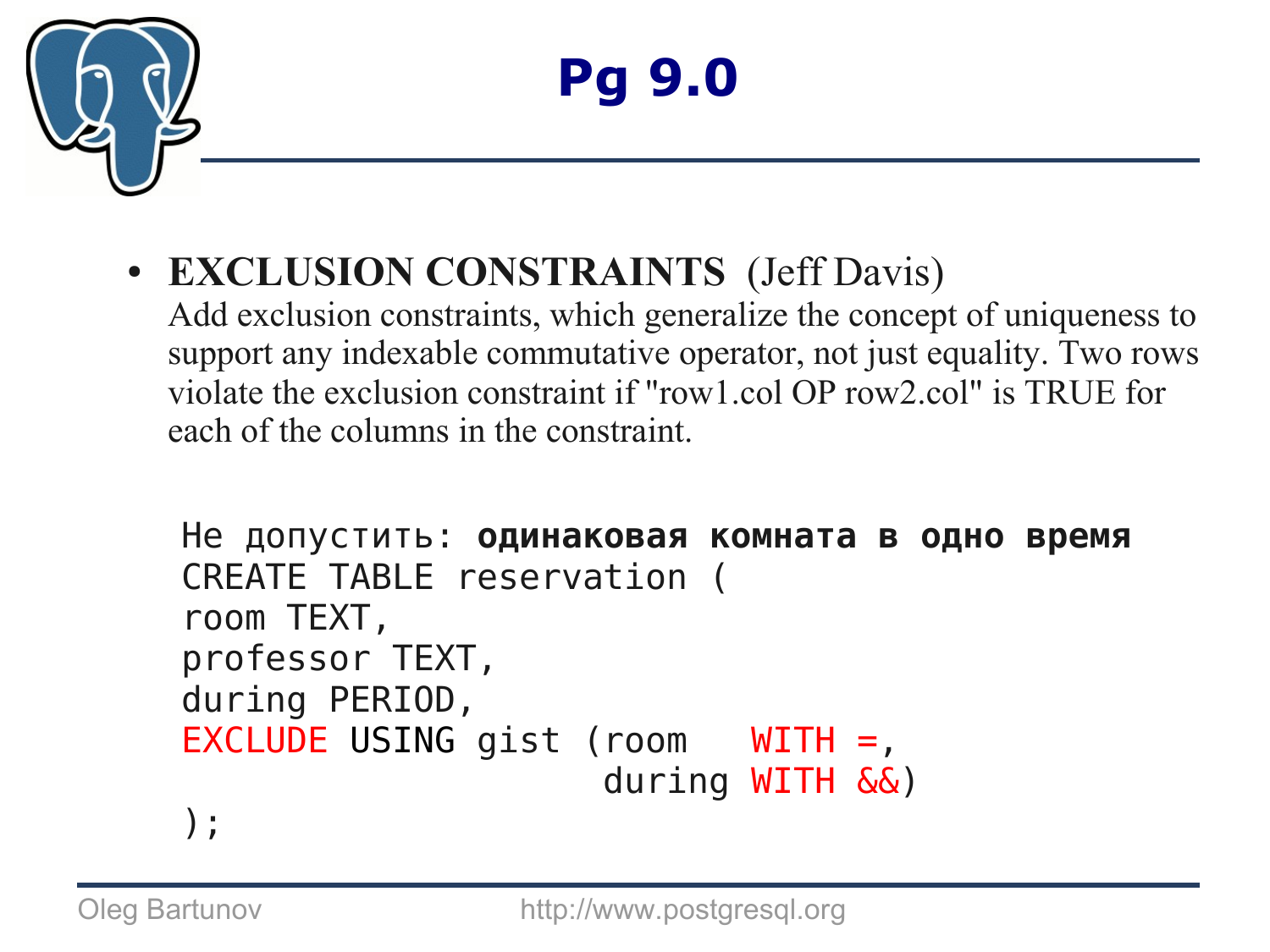

### **Pg 9.0**

#### ● **EXCLUSION CONSTRAINTS** (Jeff Davis)

```
– Для оператора =, обычный UNIQUE
    CREATE TABLE test (i INT4,
    EXCLUDE (i WITH =));
```
Пример: Все комнаты должны быть одинаковые (unUnique) !

```
CREATE TABLE reservation (
room TEXT,
professor TEXT,
during PERIOD,
EXCLUDE USING gist (room WITH <>)
);
```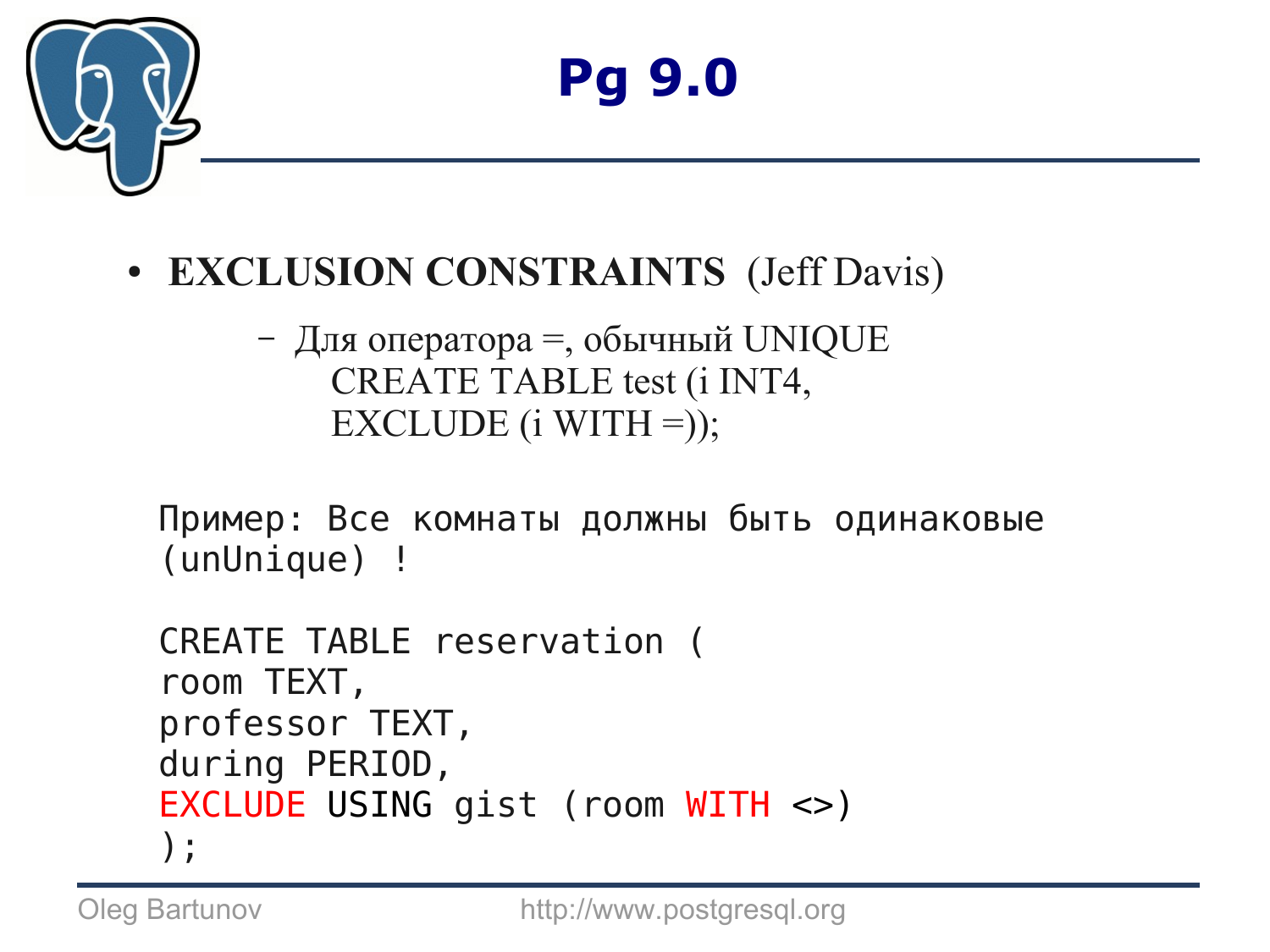

### **Pg 9.0**

#### ● **EXCLUSION CONSTRAINTS** (Jeff Davis)

– Можно использовать разные типы индексов

```
=# create table boxes_unique (
        id integer, 
        box box, 
      exclude using btree (id with =),
       exclude using gist (box with &&)
);
=\# \setminus d boxes unique
Table "public.boxes_unique"
Column | Type | Modifiers 
--------+---------+-----------
id | integer |
 box | box | 
Indexes:
    "boxes unique box excl" EXCLUDE USING gist (box WITH &&)
    "boxes_unique_id_excl" EXCLUDE USING btree (id WITH =)
```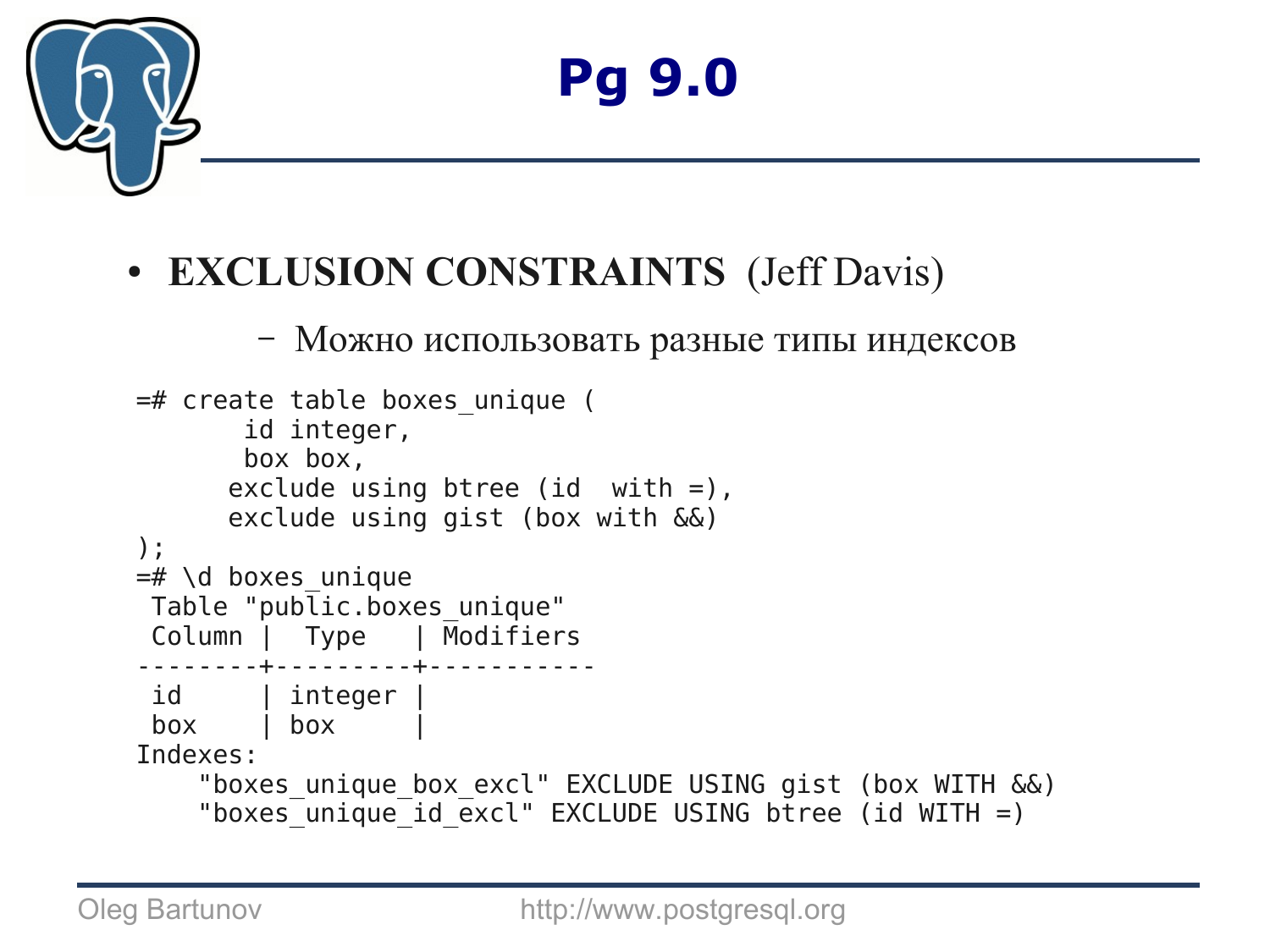

#### ● **EXCLUSION CONSTRAINTS** (Jeff Davis)

#### – Можно комбинировать разные типы индексов

Попытаемся вставить два вложенных квадрата

```
=# insert into boxes unique values(1, '((0,0),(2,2))');
INSERT 0 1
Time: 1.191 ms
postgres=# insert into boxes unique values(1, '((0,0),(1,1))');
ERROR: conflicting key value violates exclusion constraint 
"boxes unique id excl"
DETAIL: Key \overline{(id)} = (1) conflicts with existing key (id)=(1).
```
postgres=# insert into boxes\_unique values(2, '((0,0),(1,1))'); ERROR: conflicting key value violates exclusion constraint "boxes unique box excl" DETAIL: Key  $(box)=((1,1), (0,0))$  conflicts with existing key  $(box) = ((2,2), (0,0))$ .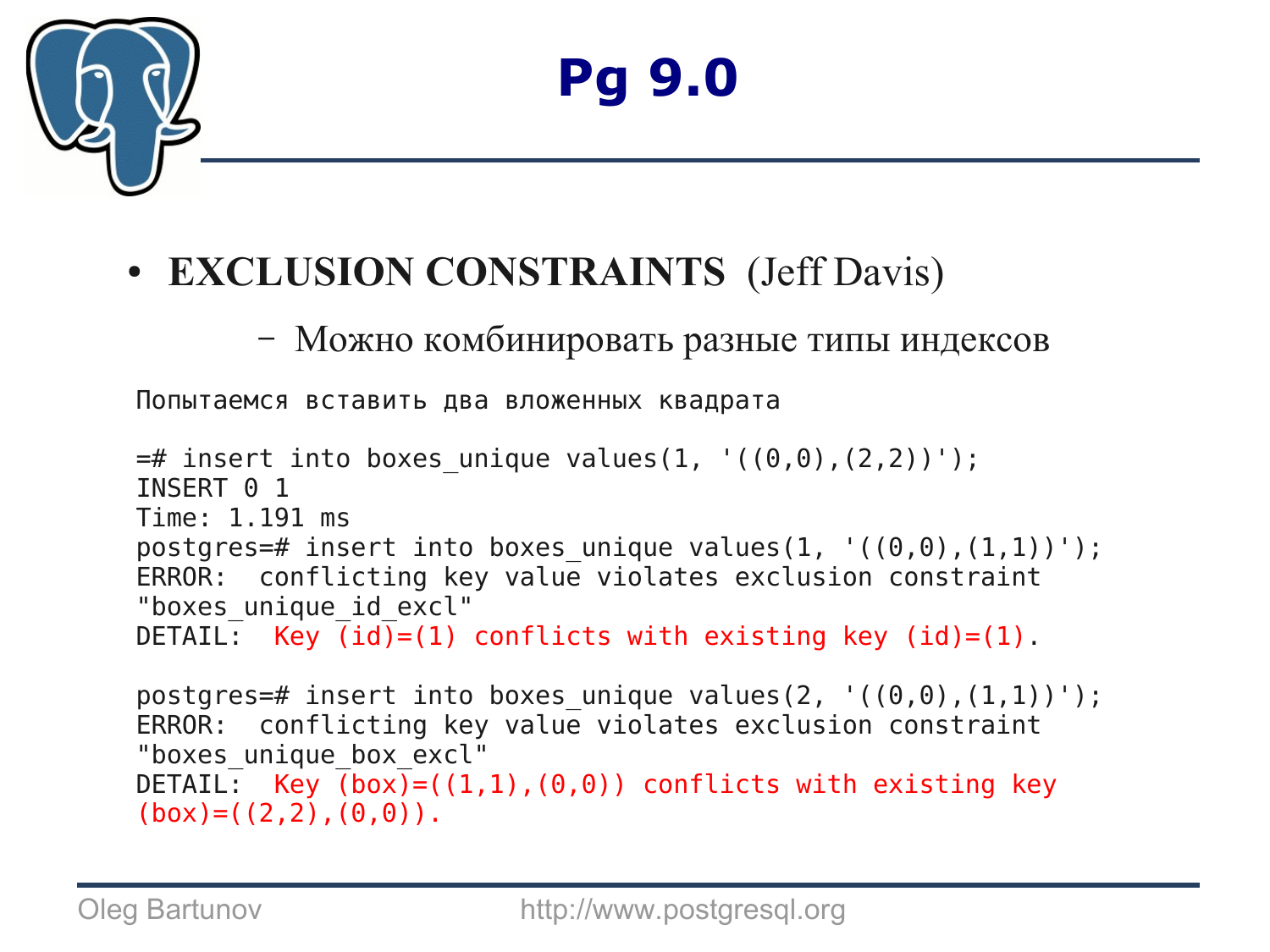

#### ● **EXCLUSION CONSTRAINTS** (Jeff Davis)

– Можно использовать с WHERE (partial index)

```
Одинаковые квадратики нельзя вставлять в избранную область.
=# create table boxes_unique (
        id integer, 
        box box, 
       exclude using btree (id with =), 
       exclude using gist (box with &&) 
              WHERE (\text{box} < 0 \mid ((0,0), (5,5))'));
postgres=# insert into boxes_unique values(1, '((0,0),(1,1))');
INSERT 0 1
postgres=# insert into boxes_unique values(2, '(0,0), (10,10))');
INSERT 0 1
postgres=# insert into boxes unique values(3, '(0,0),(4,4))');
ERROR: conflicting key value violates exclusion constraint 
"boxes unique box excl"
DETAIL: Key (box) = ((4, 4), (0, 0)) conflicts with existing key (
```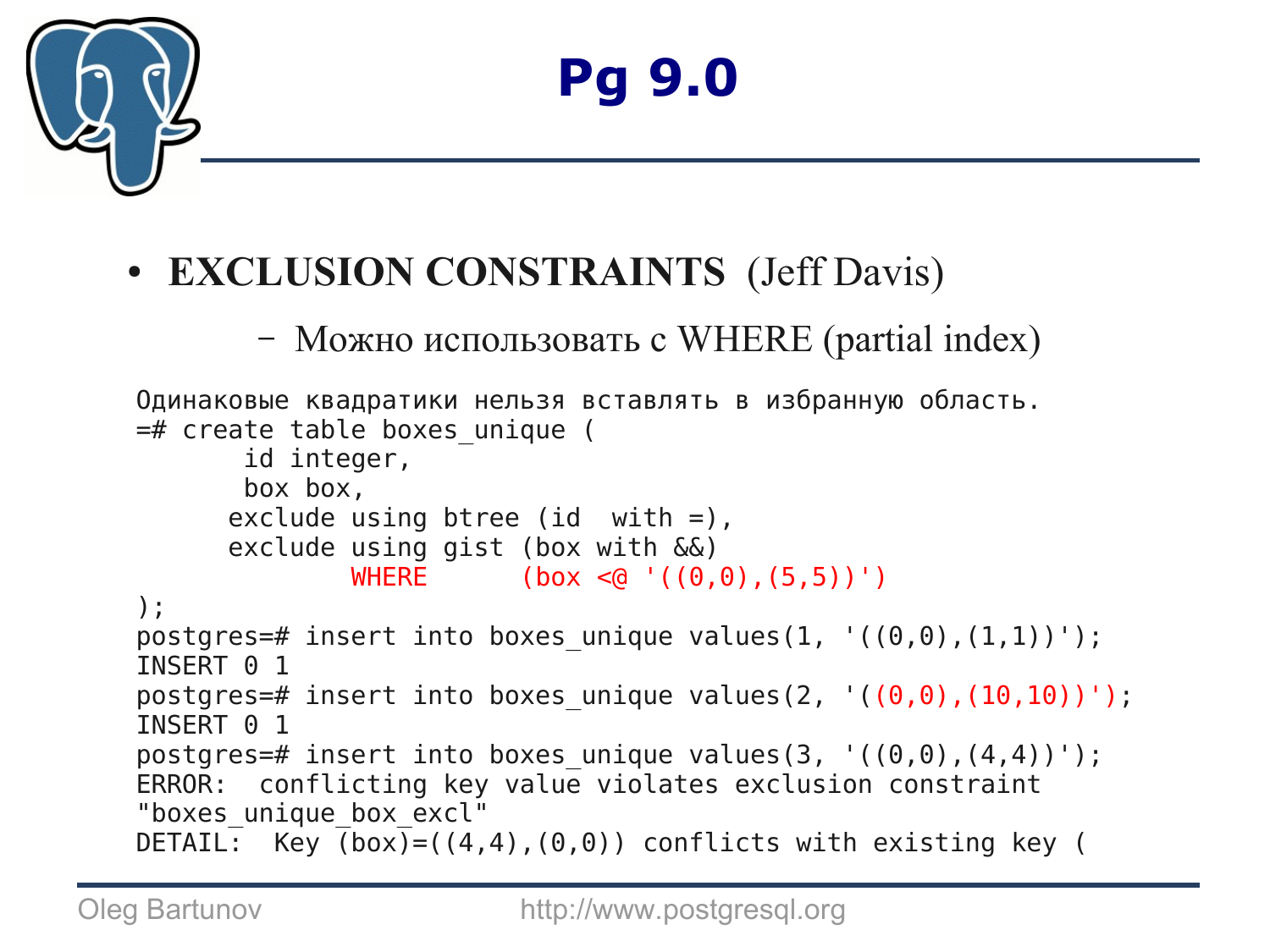

### **Streaming Replication & HOT Standby**

Oleg Bartunov http://www.postgresql.org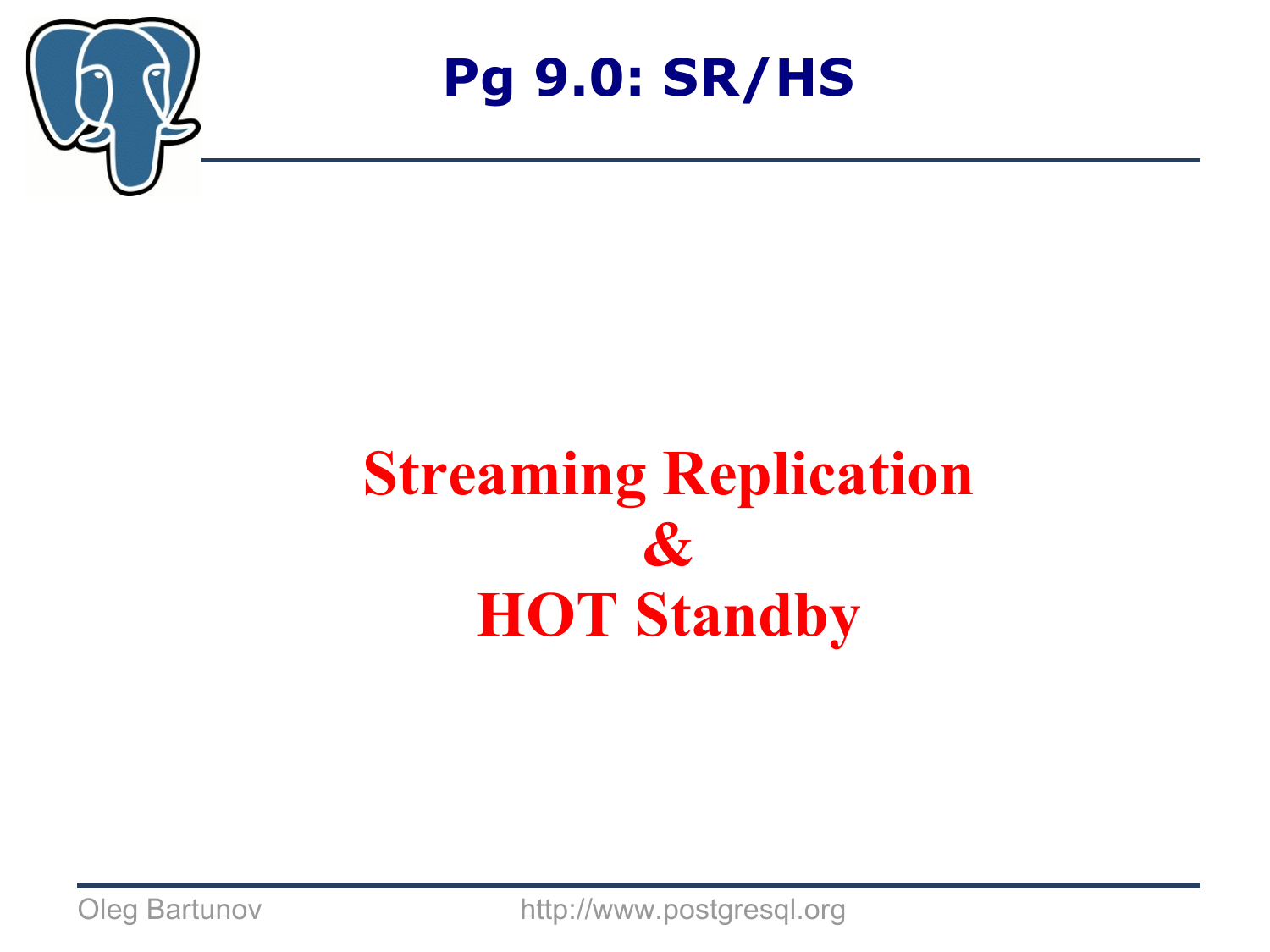

#### **Pg 9.0: WAL (xlog)**

#### Write-Ahead Logging (xlog)



Oleg Bartunov http://www.postgresql.org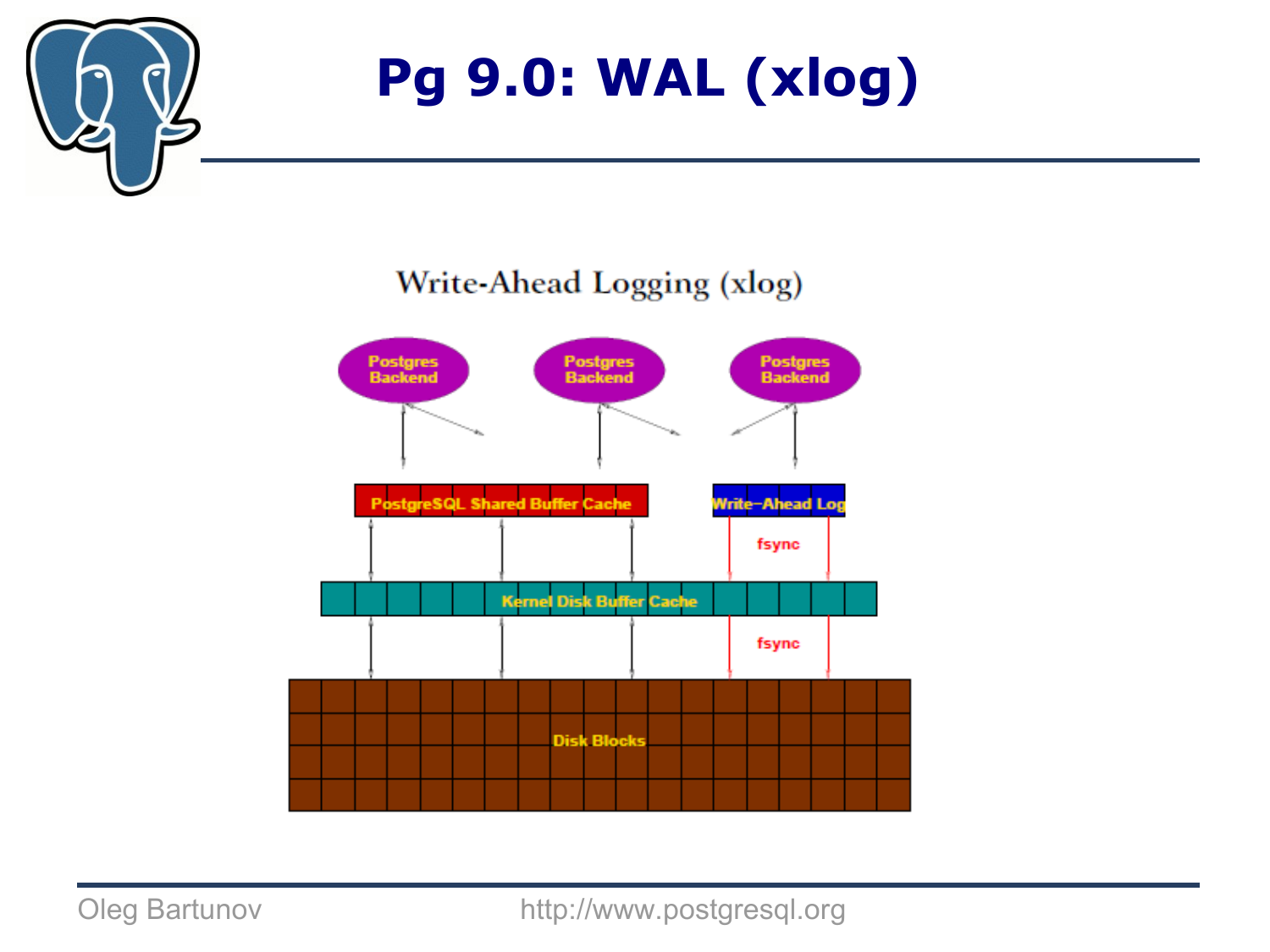

- Streaming Replication (Потоковая репликация)
	- WAL-записи пересылаются на standby по мере появления
	- Асинхронная репликация
	- Раньше WAL пересылался 16 MB кусками (проблема с низким WAL-трафиком, archive timeout для более частого архивирования, много места на диске)
- Hot Standby
	- Можно выполнять r/o запросы
	- Раньше WARM Standby простаивал.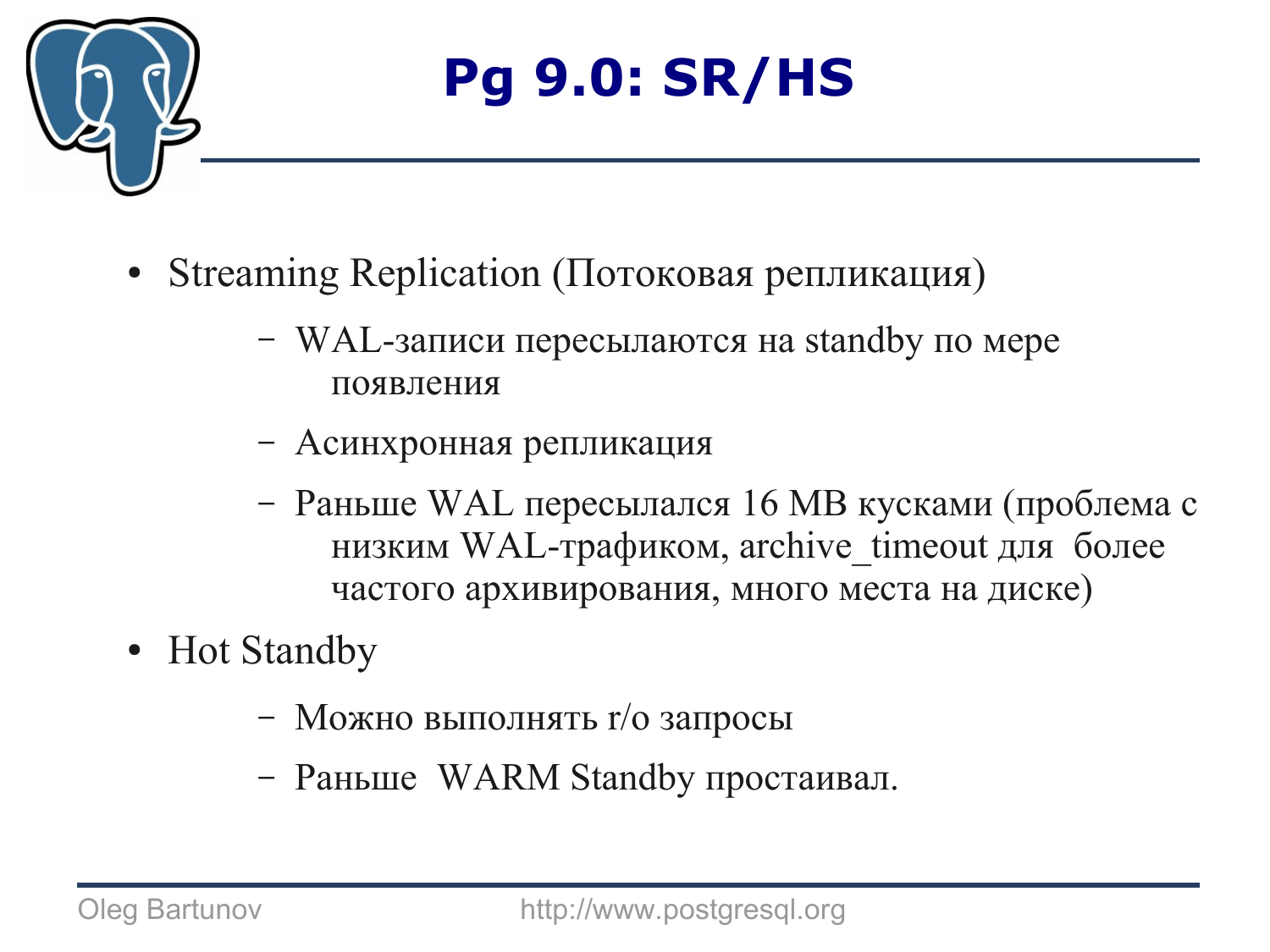

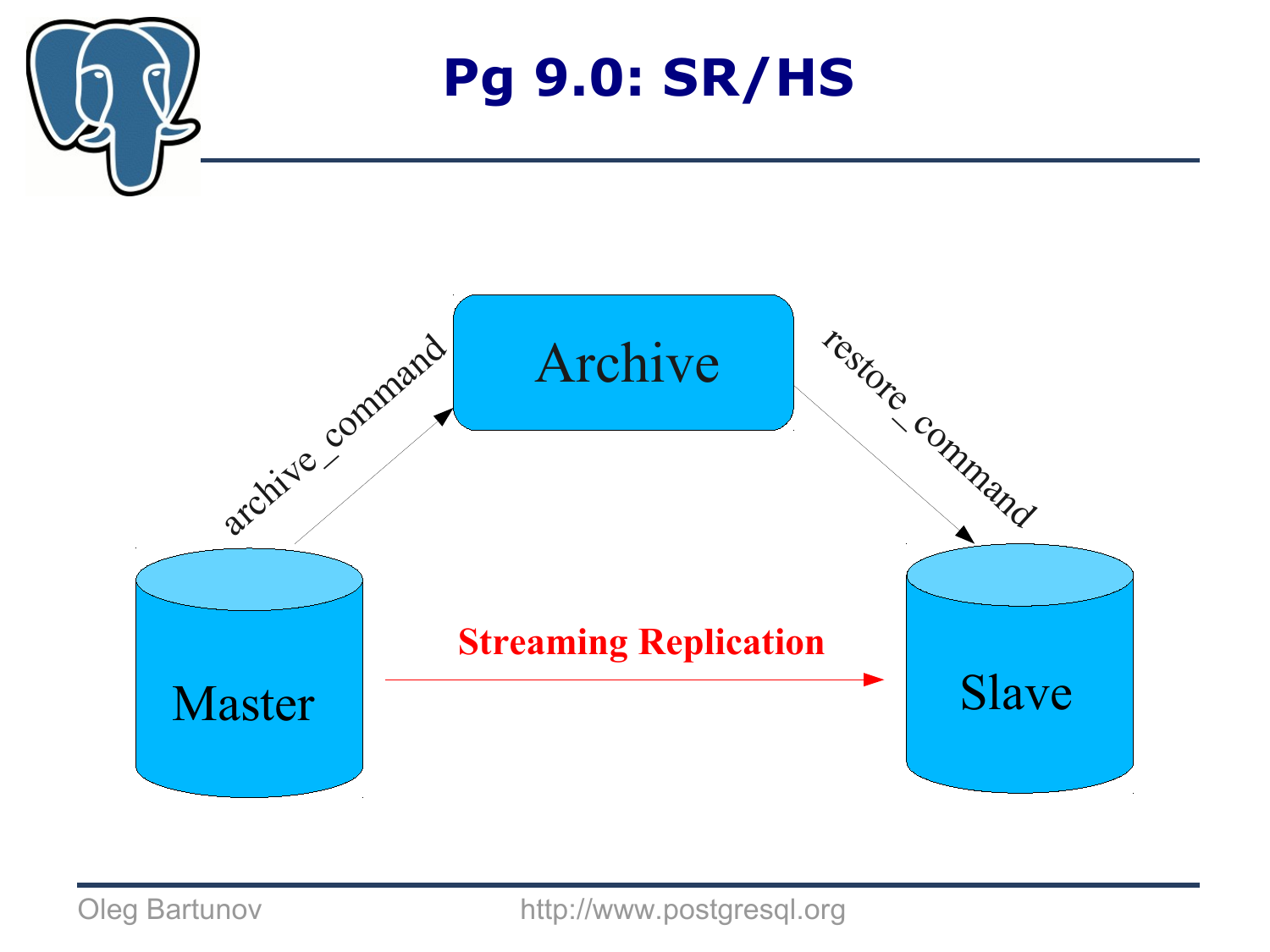

- Настройка мастера (postgresql.conf)
	- Настройка постоянного архивирования WAL  $\archive$  mode = on archive command = 'cp i %p ARCHIVE DIR/%f < /dev/null'  $max$  wal senders = 5
	- Запуск мастера и создание опорного бэкапа

```
$ bin/pg_ctl start -D data-master
$ bin/psql postgres -c
"SELECT pg_start_backup('mybackup', true)"
0/1000020
$ cp -a data-master/ data-standby
$ bin/psql postgres -c "SELECT pg_stop_backup()"
0/10000D0
```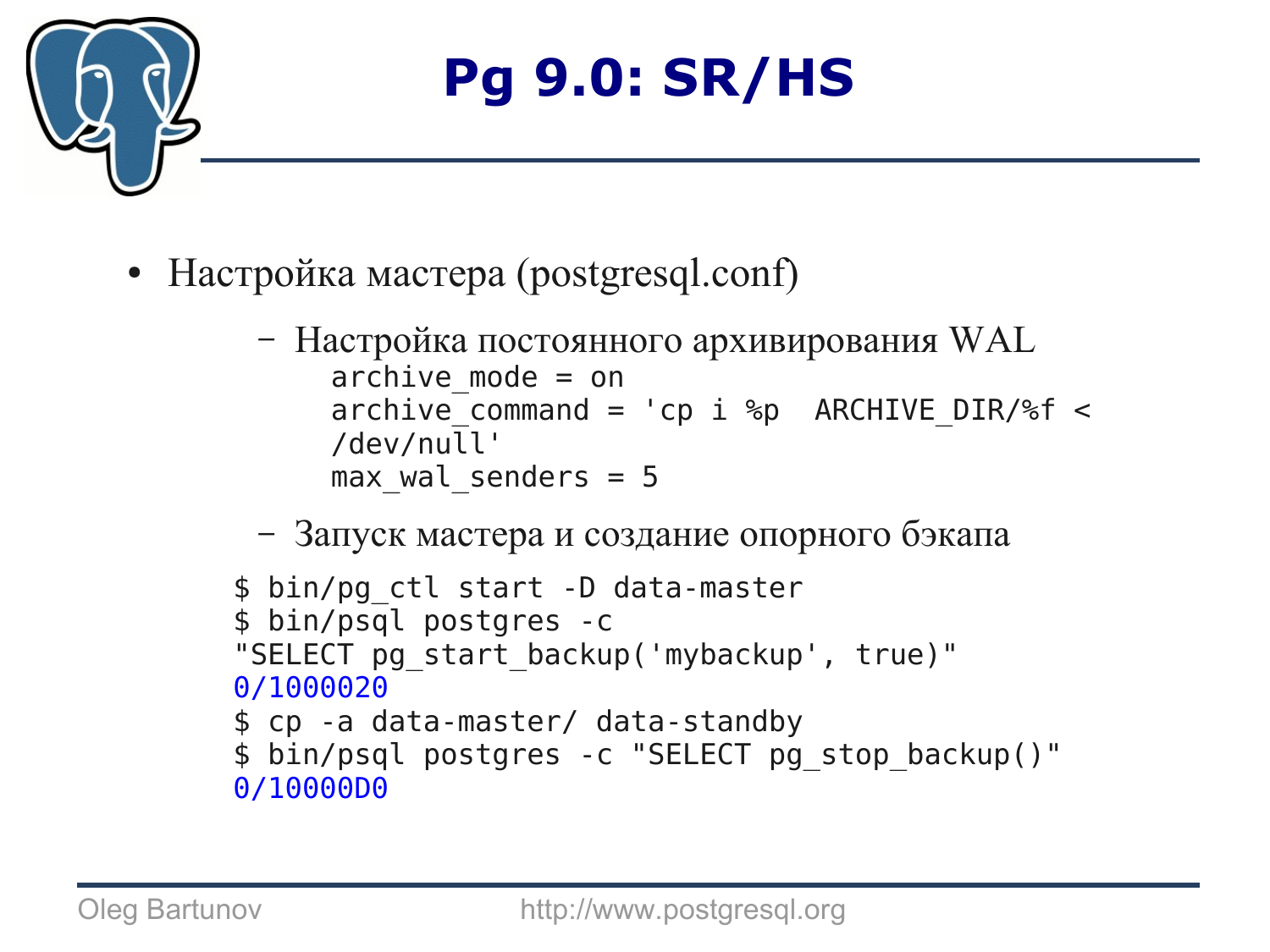

- Настройка standby (data-standby/recovery.conf)
	- Восстановиться из опорного бэкапа

```
restore command = 'cp ARCHIVE DIR/%f %p'
  standby mode = 'true'
  primary_conninfo = 'host=localhost port=5432'
  trigger_file='/tmp/standbytrigger'
```
– Запуск сервера port=5433 (postgresql.conf) \$ bin/postmaster -D data-standby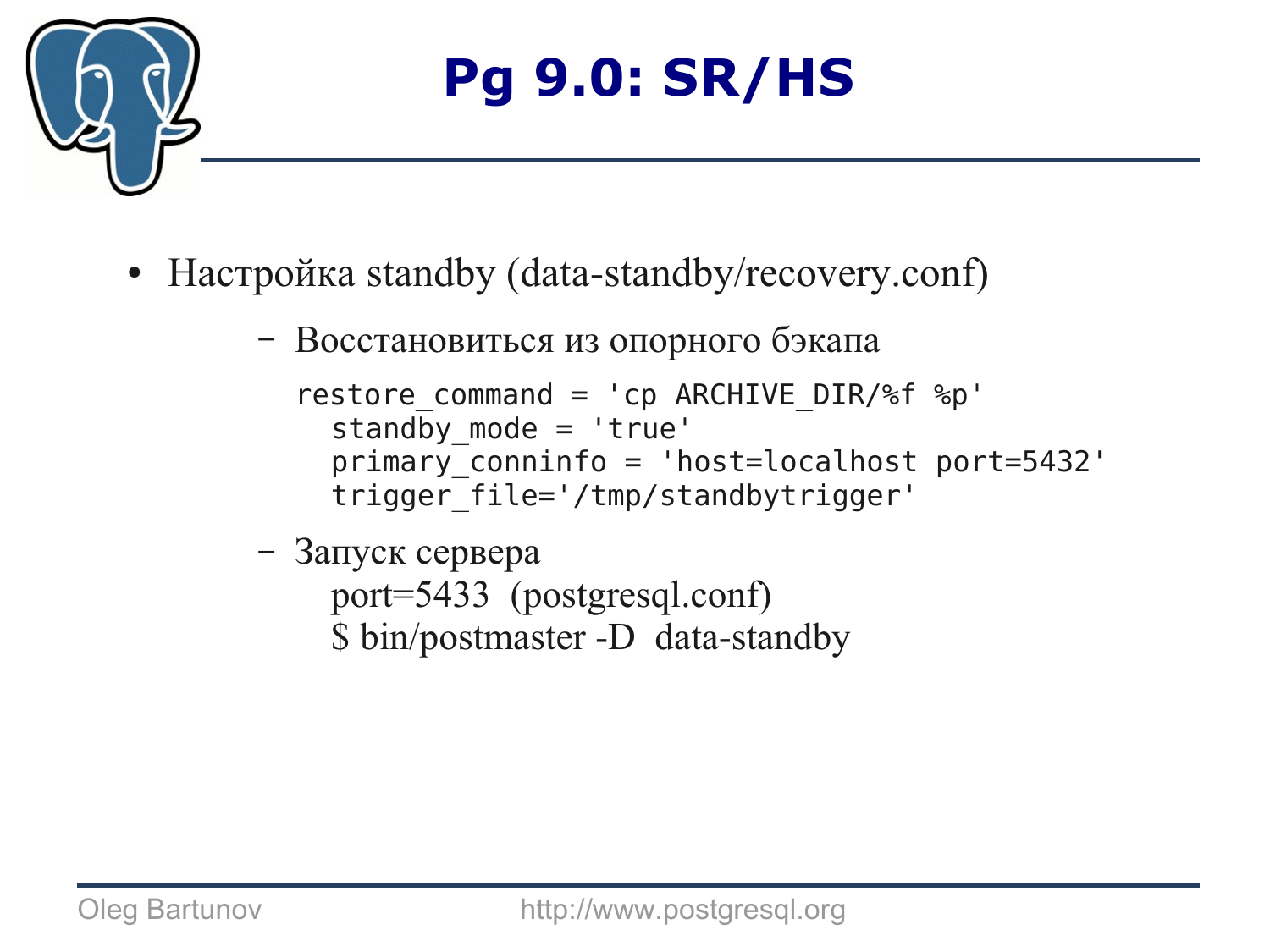

\$ ps ax| grep postgres 17451 pts/4 S 0:00 postgres -D data-master 17455 ? Ss 0:00 postgres: writer process 17456 ? Ss 0:00 postgres: wal writer process 17457 ? Ss 0:00 postgres: autovacuum launcher process 17458 ? Ss 0:00 postgres: archiver process last was 000000010000000000000005 17459 ? Ss 0:00 postgres: stats collector process 17573 ? Ss 0:00 postgres: startup process recovering 000000010000000000000006 17576 ? Ss 0:00 postgres: writer process 17578 ? Ss 0:00 postgres: stats collector process 17584 ? Ss 0:00 postgres: wal receiver process streaming 0/6014708 17585 ? Ss 0:49 postgres: wal sender process postgres 127.0.0.1(56056) Streaming 0/6014708

walsender на мастере Walreceiver на standby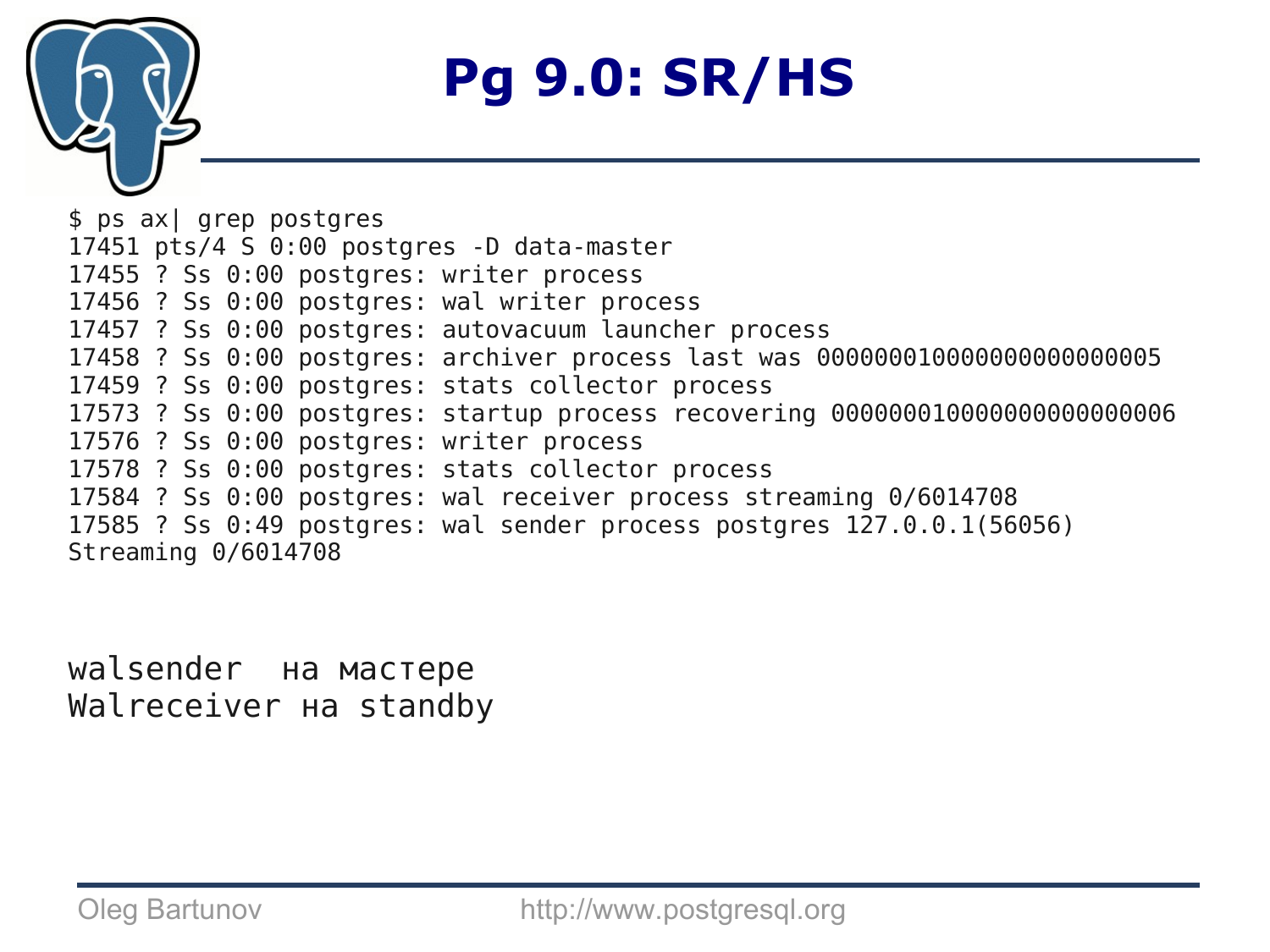

- Failover (standby  $\rightarrow$  master)
	- Сервер обнаруживает специальный файл ( trigger\_file в recovery.conf)
	- Создается новая ветка WAL
	- Существующие соединения (только на чтение) становятся read-write
- Failover можно использовать с популярными решениями типа Hearbeat
- Мастер может стать standby после восстановления опорного бэкапа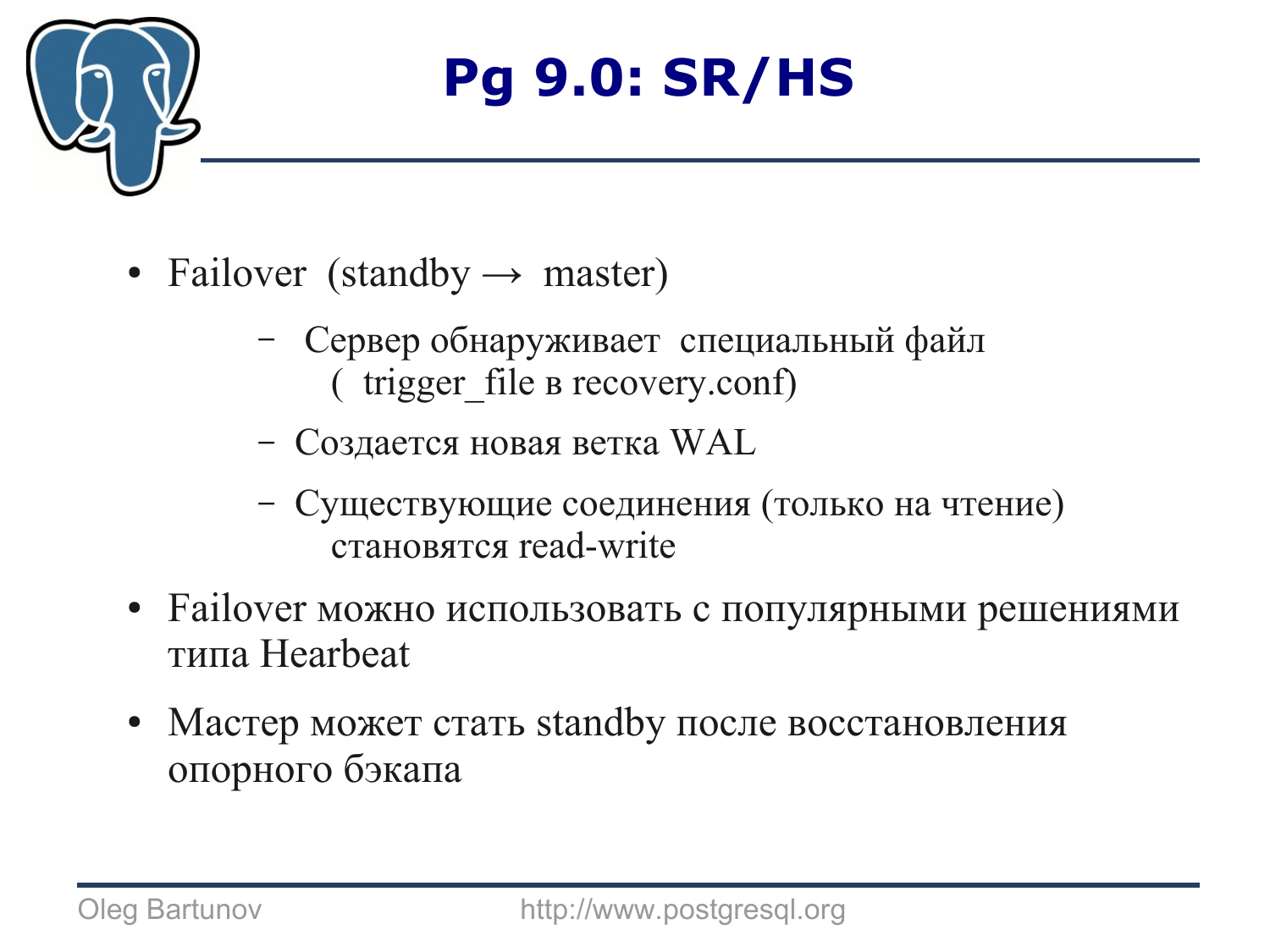

- SR/HS и долгоживущие запросы на slave. Записи на мастере могут быть удалены за время работы запросов на slave. Регулировки:
	- Задержка удаления старых записей на мастере vacuum defer cleanup age ( postgresql.conf)
	- Задержка использования WAL на slave max standby delay ( postgresql.conf)
		- 30 секунд по-умолчанию
		- $-1 x$ дать до бесконечности (чтобы не отменять долгий запрос)